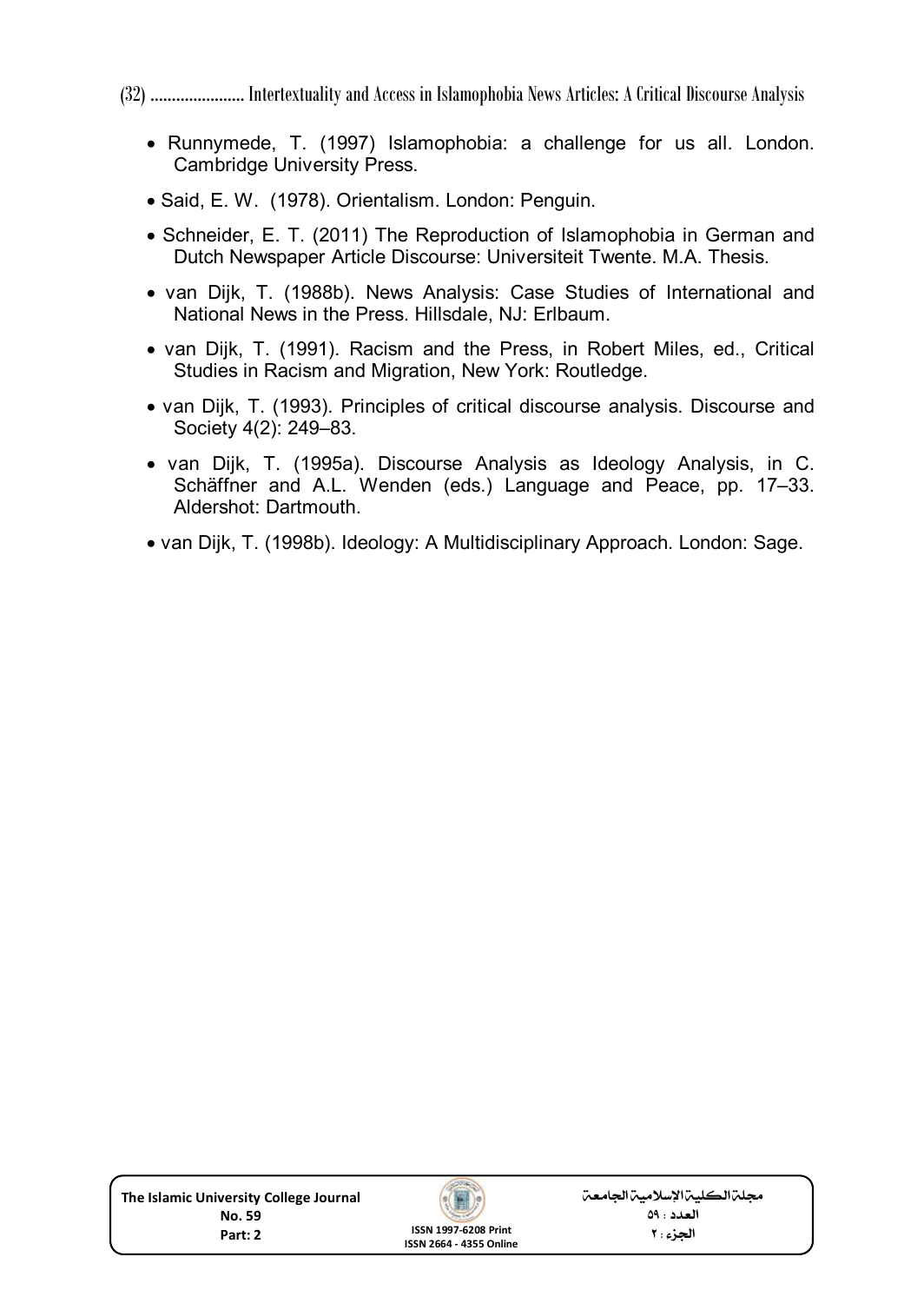Intertextuality and Access in Islamophobia News Articles: A Critical Discourse Analysis ………..………... (31)

available for the in-groups and the out-groups. The Islamic voice and its intertextual sequencing have no choice to express or defend itself in such kind of texts which are mainly provocative. Similarly, this lack of access by the Islamic sources would result in a vague image of Islam in the Western minds and thence, the process of negative stereotyping of this religion can be easier and more effective. In sum, Islamophobic discourse is hardly accessible by Muslims and when so, it is directed to enhance the otherness and negativity of Islam and Muslims.

#### **References:**

- Allen, C. (2010). Islamophobia. Farnham : Ashgate.
- Amiri, M., Reza, M., & Rezaei J. (2015). The Representation of Islamophobia: A Critical Discourse Analysis of Yahoo News. Indian Journal of Science and Technology, Vol 8(28).
- Blommaert, J. (2005). Discourse : A Critical Introduction. Cambridge:
- Bloor, M., & Bloor, T. (2007). The practice of critical discourse analysis. An introduction. London: Hodder Arnold.
- Chouliaraki, L. and Fairclough, N. (1999) Discourse in Late Modernity: Rethinking Critical Discourse Analysis. Edinburgh: Edinburgh University Press.
- Fairclough, N. & Wodak, R. (1997)."Critical Discourse Analysis". In Van Dijk (Ed.)(1997). Pp.258-284.
- Fairclough, N. (1989). Language and Power. London: Longman.
- Fairclough, N. (1995a) Media Discourse. London: Edward Arnold .
- Fairclough, N. (1995b) Critical Discourse Analysis: The critical study of language. London: Longman.
- Fairclough, N. (2001) Critical discourse analysis as a method in social scientific research. In R. Wodak and M. Meyer (eds.) Methods of Critical Discourse Analysis, pp. 121–36. London: Sage Publications.
- Halliday, M. A. K., and Matthiessen, C., (2004). An Introduction to Functional Grammar. (3rd ed.). London, Arnold.
- Quirk, R. Greenbaum, S. ,Leech, G. & Svartvik, J. (1985). A Comprehensive Grammar of the English Language. London: Longman.
- Richardson, J. E. 2007. Analysing Newspapers: An Approach from Critical Discourse Analysis. Basingstoke: Palgrave Macmillan.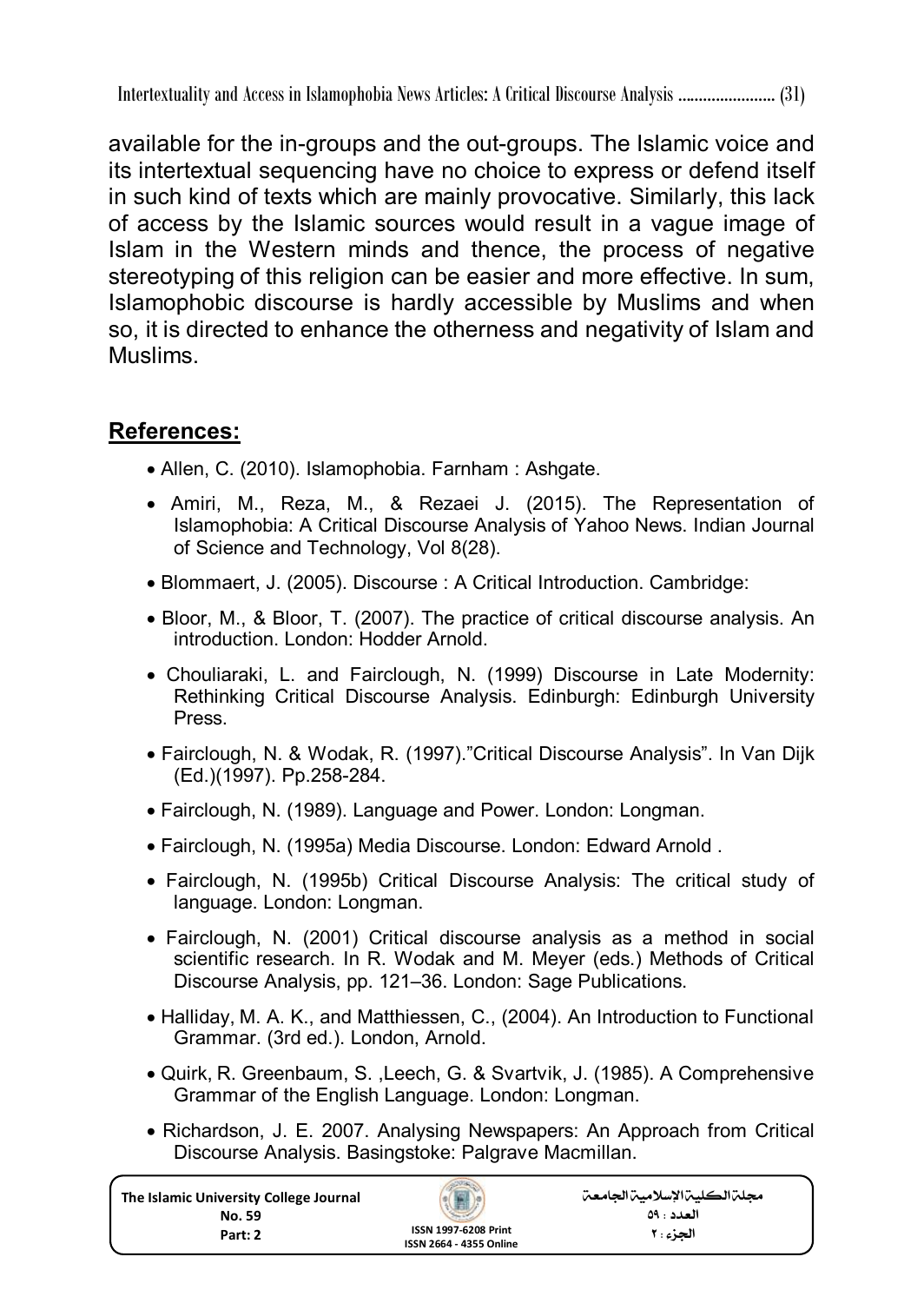(30) …………….…… Intertextuality and Access in Islamophobia News Articles: A Critical Discourse Analysis

inaccurate claim made by elite intellectuals who are not logically eligible to stand against the claims of experts in information, politics, and religion. The struggle of voices or accesses within this text alludes to the invalidity of Islam in the most needed areas for managing the life of people.

Integrating voices within this text is basically made to show evidences and to express the in-group beliefs. This is represented by the relatively equal stance concerning the role of the writer as presenter in (3) instances and commenter in (4). The absent and lack of access by Muslims and Islamic resources can refer to their inferior role and their reality as outsiders and threat causers. This negative portrayal affirms the ideological structuring of this texts which is also accompanied by unequal relations of power between Muslims and Americans due to the unbalanced degree of access to the discourse under investigation. The following table show the intertextual analysis of outer voices in the text:

| <b>No</b>      | <b>Discourse Representation</b>                                                                                                                                                                                                   | Intertextual<br>Representation | <b>Source Type</b>      | Source<br><b>Function</b>        | Author<br>Role   |
|----------------|-----------------------------------------------------------------------------------------------------------------------------------------------------------------------------------------------------------------------------------|--------------------------------|-------------------------|----------------------------------|------------------|
| <b>P1</b>      | Most Americans think radical Islam is<br>the greatest threat to America's peace<br>and stability.                                                                                                                                 | <b>Description</b>             | American<br>polls       | <b>Belief</b>                    | <b>Presenter</b> |
| <b>P1</b>      | you can't enjoy a good job and a strong<br>economy if you're dead at the hands of a<br>religious fanatic.                                                                                                                         | Negative                       | <b>Unidentified</b>     | Evidence                         | Commenter        |
| <b>P2</b>      | One calls for a long march to destroy the<br>terrorists. The other calls for an all-out<br>strategy to destroy the terrorists at once                                                                                             | Paraphrasing                   | <b>Unidentified</b>     | <b>Background</b><br>information | <b>Presenter</b> |
| P <sub>2</sub> | Donald Trump promises to take the No. 2<br>route                                                                                                                                                                                  | <b>Description</b>             | Trump's<br>speech       | Evidence                         | <b>Presenter</b> |
| P <sub>3</sub> | Will the public have the patience to drag<br>the leaders to an appreciation of the<br>problem, and then to the planning and<br>execution of a successful strategy?                                                                | <b>Description</b>             | <b>Unidentified</b>     | <b>Belief</b>                    | Commenter        |
| <b>P5</b>      | When in 2016 Pope Benedict XVI<br>reasserted intellectual criticism of the<br>foundations of Islam, there was a torrent<br>of abuse from the elites                                                                               | <b>Description</b>             | Pope<br><b>Benedict</b> | <b>Background</b><br>information | Commenter        |
| P6             | To sling the epithet of "Islamophobia" at<br>those who merely observe the<br>fundamental differences between the<br>Islamic culture and the intellectual<br>inheritance of the West is to not only<br>misunderstand the argument. | Direct quotation               | Intellectual<br>elites  | <b>Belief</b>                    | Commenter        |

#### **8. Conclusions:**

Part of the Islamophobic racist ideology manifested in the media discourse selected for the study is reflected in the process of access to the discourse itself. The negative ideological implications of Islam are disseminated through the unequal and unbalanced access

| The Islamic University College Journal |                                                 | مجلن الكلين الإسلامين الجامعن |
|----------------------------------------|-------------------------------------------------|-------------------------------|
| No. 59                                 |                                                 | العدد ٥٩                      |
| Part: 2                                | ISSN 1997-6208 Print<br>ISSN 2664 - 4355 Online | الجزء : 2                     |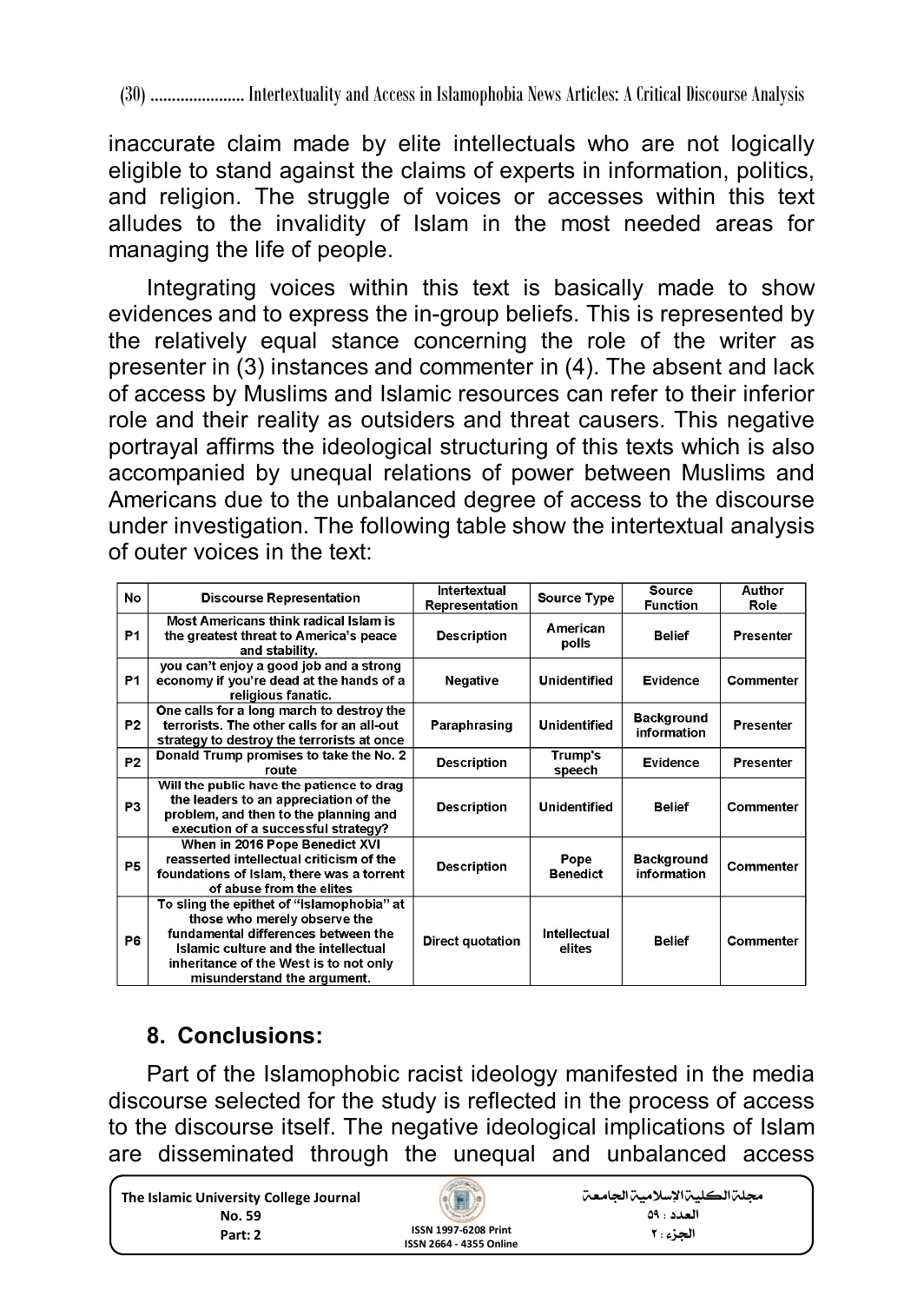Intertextuality and Access in Islamophobia News Articles: A Critical Discourse Analysis ………..………... (29)

the argument, but to threaten the security of everyone, including peaceful Muslims.

#### **Analysis of access in Text 2:**

**Initiative**: Christian religious authorities, western media institution, American politicians

**Setting** (accesses – role) : symbolic elites and politicians authority

**Communicative event** (mode – language- genre): written – formal language - persuasive

**Participants**: journalists – writers and Americans - readers

**Sequencing** (opening and closing the session): article writer

**Speech acts**: verdict, accusations, questions, assertions: article writer

**Topic**(s): news article – Islamic threat to Western peace

**Style**: argumentative

**Audience**/**scope**: immediate: mass mediated - large.

**Result**: Muslims are the source of dangers and America had to react.

This article is made of (6) paragraphs. (7) instances are identified concerning the representation of other voices in the text. In this relatively short article, the analysis of intertextuality shows a divergence in the resources that are relied on as the writers provide the source voice in (4) instances. As compared with the previous text, the rate of source voice here is comparatively high. To detect the source voices, they represent an authoritative voice that the readers and the interpreters can hardly negotiate. It is the polls that prove the threat of Islam, The winner presidential candidate (Trump) who points to that threat, and the Pope himself who criticizes the intellectuality of that religion. Hence, the voice of the American elite intellectuals who 'slit the epithet of Islamophobia' on the claim of authoritative voices cannot resist the influence of such voices. Therefore, the article tries to persuade that 'Islamophobia' is merely

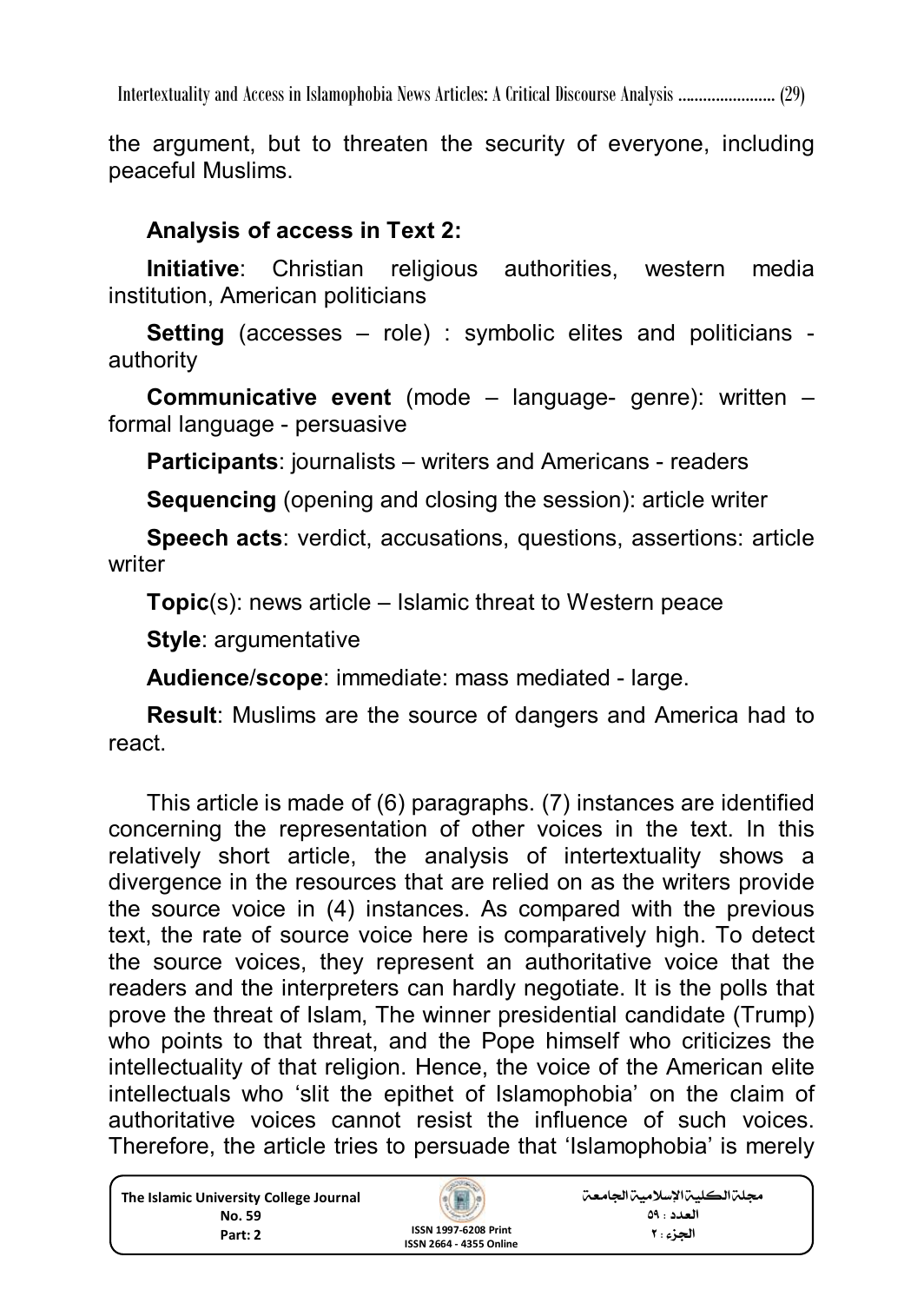(28) …………….…… Intertextuality and Access in Islamophobia News Articles: A Critical Discourse Analysis

Barack Obama is not much longer in the White House, and Democrats can now look to the defense of the country as well as the defense of the president and the party. Hillary Clinton, despite her implied promise to deliver Mr. Obama's third term, tends to fudge on No. 2. Donald Trump promises to take the No. 2 route and, like Hillary, is short on specifics.

Many voters are too young to appreciate the execution of the long and ultimately successful war against communism and the old Soviet Union, when the world lived for decades on knife's edge through several frightening crises. Will the fight against Islamic terrorism be a similarly long and tortured conflict? Will the public have the patience to drag the leaders to an appreciation of the problem, and then to the planning and execution of a successful strategy?

There's evidence that the current resistance to fanatical Islam's penetration into Western societies is in some ways a repetition of those earlier struggles. Political Islam, with ritual and moral concepts borrowed from Jews and Christians, has been repelled by the West before. But earlier Islamic efforts to overwhelm other cultures were led by armies. This time the threat is an ideological assault on a Christian world which has lost faith in its own institutions, and by an enormous wave of Muslim migrants filling the empty spaces left by falling Western birthrates.

The West is disarmed by its instincts to be nice, and attempts to give Islam irrational ideological tolerance in the open forums which are the essence of modern democratic societies. When in 2016 Pope Benedict XVI reasserted intellectual criticism of the foundations of Islam, there was a torrent of abuse from the elites, who long ago abandoned their own faith and the church, except for convenient places to marry their daughters and bury their dead. Benedict's critics could hardly remember enough theology to understand reason vs. will. The first understanding encourages the continuing development of civilization and freedom, the second sows the seeds of oppression without reason.

To sling the epithet of "Islamophobia" at those who merely observe the fundamental differences between the Islamic culture and the intellectual inheritance of the West is to not only misunderstand

| The Islamic University College Journal |                                                 | مجلن الكلىن الإسلامين الجامعن |
|----------------------------------------|-------------------------------------------------|-------------------------------|
| No. 59                                 |                                                 | العدد : ٥٩                    |
| Part: 2                                | ISSN 1997-6208 Print<br>ISSN 2664 - 4355 Online | الجزء : ٢                     |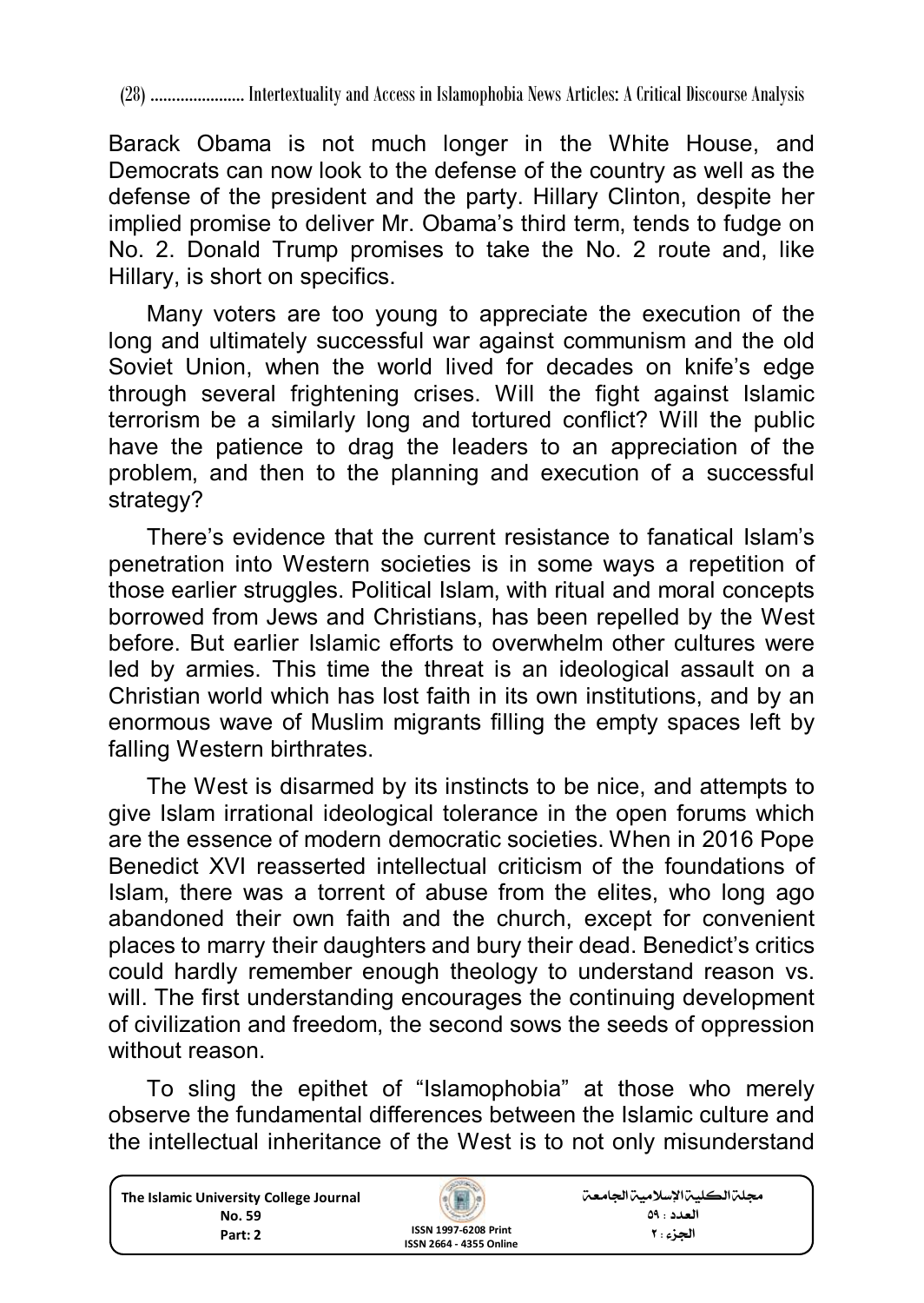| <b>No</b>      | <b>Discourse Representation</b>                                                                                                                                                                                                                     | Intertextual            | <b>Source Type</b>  | Source                           | Author           |
|----------------|-----------------------------------------------------------------------------------------------------------------------------------------------------------------------------------------------------------------------------------------------------|-------------------------|---------------------|----------------------------------|------------------|
|                |                                                                                                                                                                                                                                                     | Representation          |                     | <b>Function</b>                  | Role             |
| <b>P1</b>      | When two fanatics pledged to ISIS slit the<br>throat of 85-year-old Father Jacques<br>Hamel at mass on Tuesday morning.                                                                                                                             | paraphrasing            | <b>Unidentified</b> | <b>Background</b><br>information | Presenter        |
| P <sub>2</sub> | How, exactly, did we help kill that priest?                                                                                                                                                                                                         | Question                | <b>Unidentified</b> | <b>Belief</b>                    | Commenter        |
| <b>P4</b>      | We ignored the Islamist slaughter of<br>Christians elsewhere.                                                                                                                                                                                       | <b>Description</b>      | <b>Unidentified</b> | <b>Background</b><br>information | Commenter        |
| <b>P4</b>      | When Coptic Christians were murdered in<br>Eqypt, we dismissed it as an internal<br>matter.                                                                                                                                                         | <b>Description</b>      | <b>Unidentified</b> | <b>Background</b><br>information | <b>Commenter</b> |
| P <sub>4</sub> | When Christians were butchered in<br>Nigeria and elsewhere in Africa, we<br>merely shrugged.                                                                                                                                                        | <b>Description</b>      | <b>Unidentified</b> | <b>Background</b><br>information | Commenter        |
| <b>P5</b>      | Ordered to ignore the plight of Iragi<br>Christians to "avoid perceptions of bias,"<br>our troops watched as Christians were<br>slaughtered or driven out.                                                                                          | <b>Direct quotation</b> | <b>Unidentified</b> | <b>Background</b><br>information | Commenter        |
| P <sub>5</sub> | The 2,000-year-old Christian civilization<br>of Mesopotamia has been reduced to<br>bones.                                                                                                                                                           | <b>Description</b>      | <b>Unidentified</b> | <b>Background</b><br>information | Commenter        |
| <b>P5</b>      | With Syria ravaged, President Obama<br>refused to acknowledge the torture, rape,<br>kidnapping, enslavement and mass<br>murder of Christians at the hands of<br>Islamist fanatics (and not just ISIS).                                              | Indirect<br>quotation   | President<br>Obama  | <b>Background</b><br>information | Commenter        |
| P6             | When Israelis were killed by Muslims for<br>being Jewish, we blamed "Israeli policy."                                                                                                                                                               | <b>Direct quotation</b> | <b>Unidentified</b> | <b>Background</b><br>information | Commenter        |
| P6             | Outside of Israel, the 3,000-year-old<br>Jewish civilization of the Middle East has<br>been annihilated.                                                                                                                                            | <b>Description</b>      | <b>Unidentified</b> | <b>Background</b><br>information | Commenter        |
| P7             | we claimed they had nothing at all to do<br>with Islam. We explained attacks as<br>workplace violence, the result of mental<br>illness, or the acts of "lone<br>wolves"anything but jihad.                                                          | <b>Direct quotation</b> | (WE)                | <b>Background</b><br>information | Commenter        |
| P <sub>8</sub> | We can't discuss fourteen centuries of<br>relentless jihad, of the savage Muslim<br>conquest of much of Europe and<br>occupations of Christian lands that began<br>in the Middle East in the seventh century<br>and only faded from Europe in 1912. | <b>Description</b>      | <b>Unidentified</b> | <b>Background</b><br>information | Commenter        |

#### **Text 2: The threat to peace and security**

Does the West have the stamina to resist the radical terrorist wave?

Most Americans, according to the polls, think radical Islam is the greatest threat to America's peace and stability. It's the economy, too, as Mr. Stupid is forever trying to learn, but you can't enjoy a good job and a strong economy if you're dead at the hands of a religious fanatic.

Within the consensus are two distinct ideas about what to do about it. One calls for a long march to destroy the terrorists. The other calls for an all-out strategy to destroy the terrorists at once, to flatten their sanctuaries and if necessary make the rubble bounce. These two approaches have begun to cross party lines, now that

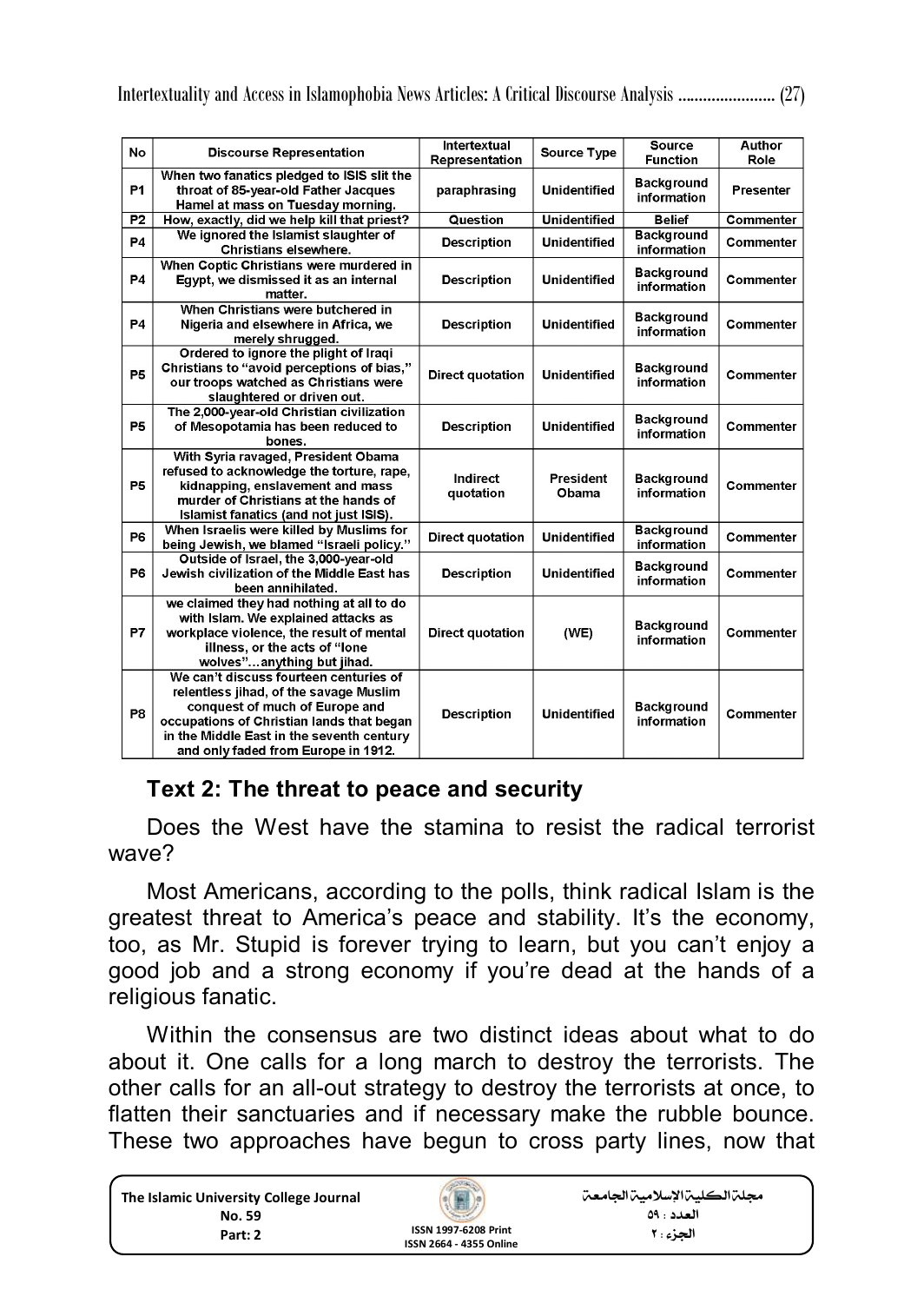(26) …………….…… Intertextuality and Access in Islamophobia News Articles: A Critical Discourse Analysis

In the intertextual analysis of this text, (12) instances were identified out of the (10) paragraphs that make the article. What is notable in this text is the writer's biased stance against the Islamic civilization which is best justified by the poor intertextual resources that the writer relies on while drawing on other texts. Fairclough (2003) and Wang (2006) stress that the writer needs to provide other voices in the text which are more authoritative and convincing through reference to well-known authorities, religions, holy books, historical and legal activities, famous social and cultural figures or even objects. In this text, this seems to be highly ignored whereas the writer provides implied voices of historical, religious, political, and social backgrounds while leaving the source unidentified in (10) instances. This makes the consumers of the text fail to demarcate the represented discourse while voices are translated to be the voice of the representing discourse. with re-contextualizing the source discourse, this can be seen as a reducing factor for the argumentative force in the text which tackles the Islamic civilization negatively in the whole argument.

In this text, the writer mixes three different discourses within the article. Starting up with reporting the murder of the American Priest, then to reclaiming the historical discourse of Muslims destroying competing religious civilizations, and finally to identifying the political discourse in which the Western policy operate in response to the situations in the middle east. Similarly, the role of the writer as mainly commenter who provides background information to enhance the persuasive act depicts him as a relevant authority. Access in this context is explicitly limited to the in-groups although they are not directly and evidently identified. The voice of the out-groups, represented by Muslims and Islamic resources is hardly relied upon in the persuasion. necessarily, this indicates an implicit unequal chance to access the journalistic discourse and hence unequal relations of power between Muslims who are inferiors with no trusted source voice. Ideologically, this vague image of Islam highlight a negative representation of it and its believers who are the source of threat to the West throughout the history. The following table extracts the intertextual analysis of text (1):

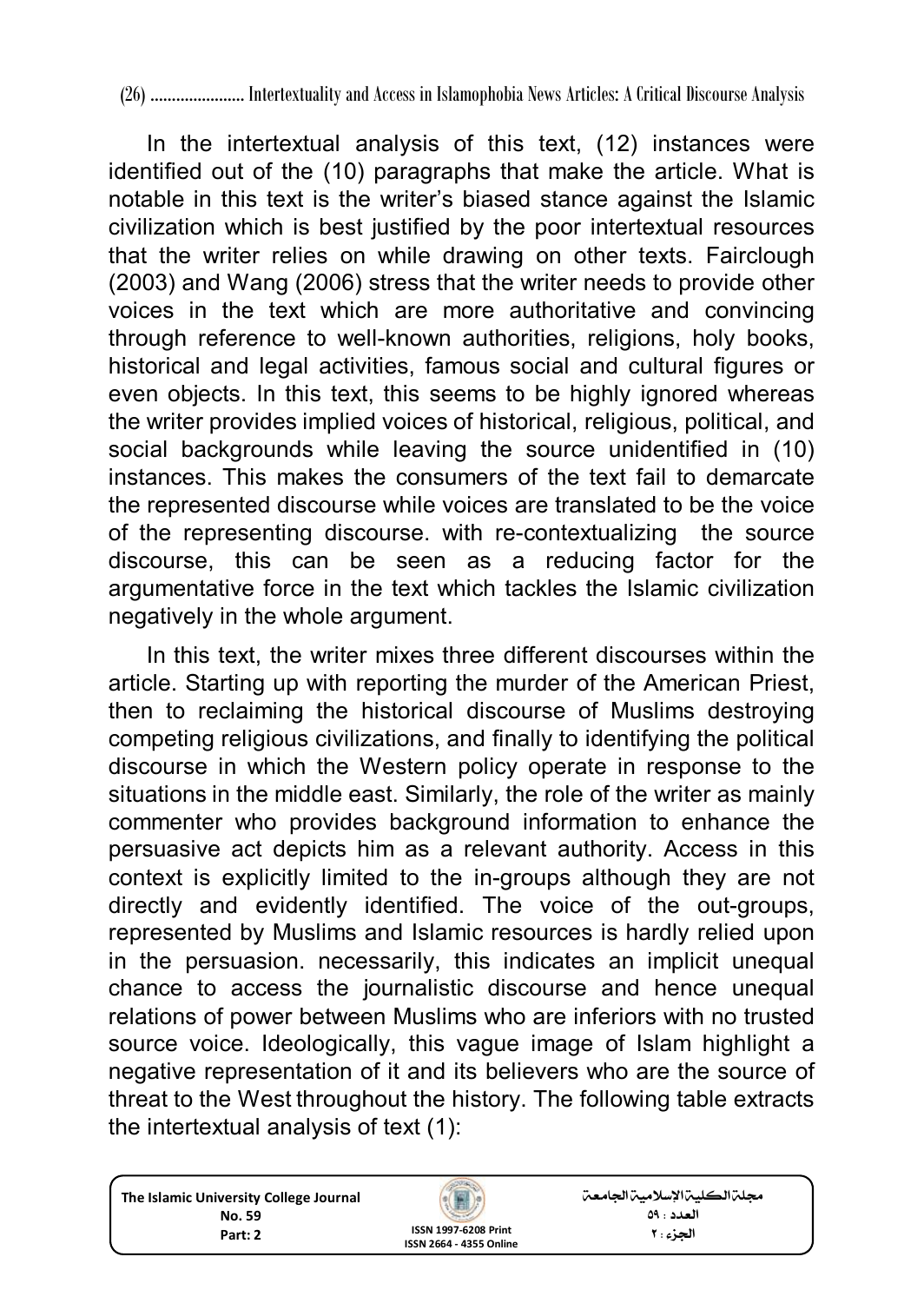Intertextuality and Access in Islamophobia News Articles: A Critical Discourse Analysis ………..………... (25)

and occupations of Christian lands that began in the Middle East in the seventh century and only faded from Europe in 1912.

In the name of tolerance, we've allowed foreign-funded hate mosques to tyrannize our Muslim fellow citizens. Citing religious freedom, we won't even eavesdrop on incitements to murder or prevent rabid foreign institutions from sending militant mullahs to bully **Muslim Communities** in the West.

We empower the worst elements among our Muslim citizens. Especially, in the USA, most Muslims just want to prosper and live decent lives.

We undercut them by inviting America-hating, Jew-baiting militants to the White House. Instead of embracing Muslims who assimilate, we kowtow to apostles of separatism.

We blame our foreign policy for crises created by Islamic culture.

#### **Analysis of access in Text 1**

**Initiative**: western journalists, western strategic analysts, president Obama

**Setting** (accesses – role) : symbolic elites and politicians authority

**Communicative event** (mode – language- genre): written – formal language - persuasive

**Participants**: journalists – writers and Americans - readers

**Sequencing** (opening and closing the session): article writer

**Speech acts**: verdict, accusations, questions, assertions: article writer

**Topic**(s): news article – Islamic threat to Western peace

**Style**: argumentative

**Audience**/**scope**: immediate: mass mediated - large.

**Result**: Muslims are the source of dangers and America had to react.

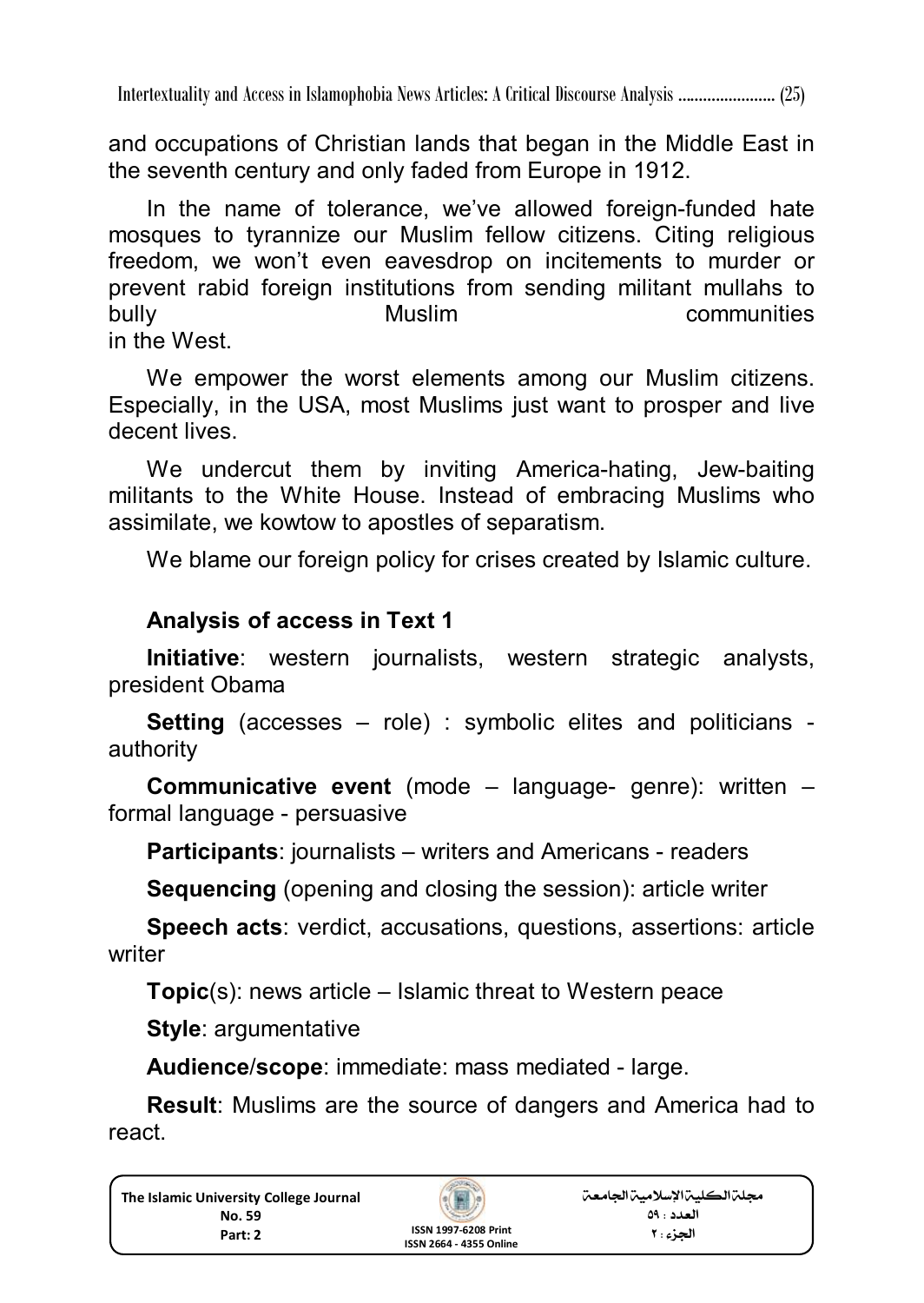(24) …………….…… Intertextuality and Access in Islamophobia News Articles: A Critical Discourse Analysis

#### **7. Analysis and discussions**

#### **Text 1: We have failed to protect Christians from Islamic terror**

When two fanatics pledged to ISIS slit the throat of 85-year-old Father Jacques Hamel at mass on Tuesday morning, we steadied the knife. Our tolerance for Islam's intolerance is the greatest weapon these blood-cult terrorists have.

How, exactly, did we help kill that priest?

We ignored the Islamist slaughter of Christians elsewhere. When Coptic Christians were murdered in Egypt, we dismissed it as an internal matter. When Christians were butchered in Nigeria and elsewhere in Africa, we merely shrugged.

Ordered to ignore the plight of Iraqi Christians to "avoid perceptions of bias," our troops watched as Christians were slaughtered or driven out. The 2,000-year-old Christian civilization of Mesopotamia has been reduced to bones.

With Syria ravaged, President Obama refused to acknowledge the torture, rape, kidnapping, enslavement and mass murder of Christians at the hands of Islamist fanatics (and not just ISIS). When alarmed voices raised the prospect of giving priority to Christian refugees, the administration cried, "Bigotry!" — and gave priority to Muslim migrants.

When Israelis were killed by Muslims for being Jewish, we blamed "Israeli policy." Outside of Israel, the 3,000-year-old Jewish civilization of the Middle East has been annihilated. Our Leftists want to finish the job.

As the terrorists grew ever bolder and more zealous, we claimed they had nothing at all to do with Islam. We explained attacks as workplace violence, the result of mental illness, or the acts of "lone wolves"…anything but jihad.

We embraced their lies as Islamists rewrote history to vilify Christians. Every Muslim failure became the fault of the Crusades, a two-century occupation of a tiny coastal strip in the Levant that ended seven centuries ago. We can't discuss fourteen centuries of relentless jihad, of the savage Muslim conquest of much of Europe

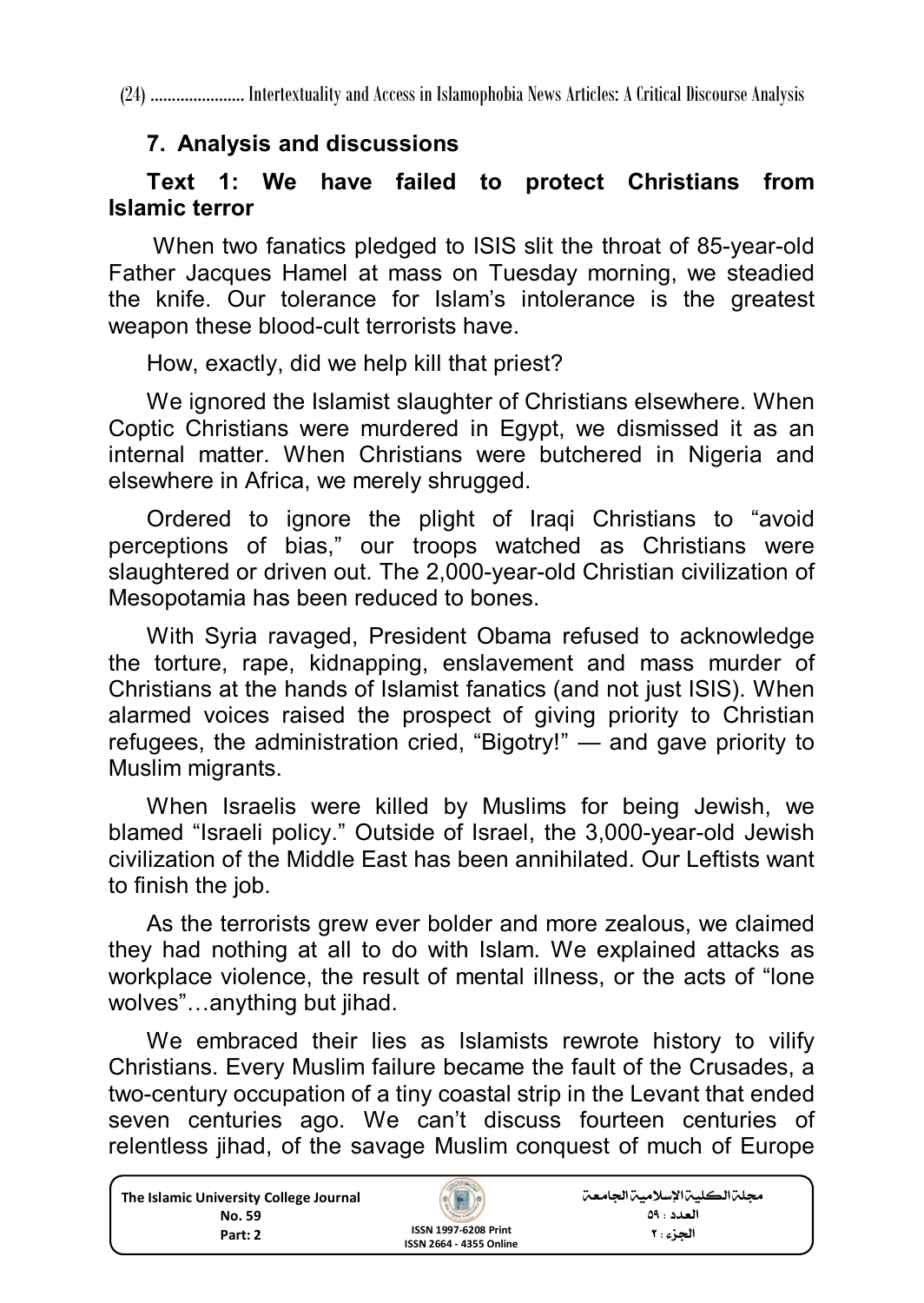specifically in their opinion sections, the searching engines of the two journals were used to search for two keywords (ISLAM and MUSLIMS). The results obtained were restricted to the periods:

- 1. (July, 2016) to detect the reactions to Paris and Nice Attacks and the accusation of all Muslims in committing this crime.
- 2. (August, 2016) to detect reactions to Orlando attack and how it can be attributed to Islam and the escalated anti-Muslim speeches of candidate Trump before the closing of the electoral race.

Then, confined to (Commentaries and Editorials), The Washington Times showed (5) results, while The New York Post showed (2) results. The next step is designed to pick (2) articles to undergo the critical discourse analysis. In this respect, two procedures are followed in the selection:

- 1. The degree of intertextual manifestations that are directly related to Islam rather than terrorists or radical groups. Avoiding repetition and redundancies in:
- Titles
- Themes and topics

Following these steps, (1) article is selected from each newspapers that can best reflect reporting and reconfiguring IOPA through the unequal access to discourse. These articles are:

| Title                                 | <b>Article type</b> | <b>Author</b>       | Date of<br>publish |
|---------------------------------------|---------------------|---------------------|--------------------|
| We have failed to protect             | Commentary          | <b>Ralph Peters</b> | July               |
| <b>Christians from Islamic terror</b> | <b>NYP</b>          |                     | 26, 2016           |
| The threat to peace and               | <b>Editorial</b>    | <b>THE TIMES</b>    | <b>August</b>      |
| security                              | WТ                  |                     | 24, 2016           |

The study is carried through a qualitative research approach to CDA with an eclectic model that is based Fairclough's theory of intertextuality (1995b), van Dijk's model of access patterns. The eclectic model is supposed to uncover the racist ideological labouring and the unequal relations of power in news articles of the two newspapers based on the unequal access to the Islamophobic discourse manifested in these journals.

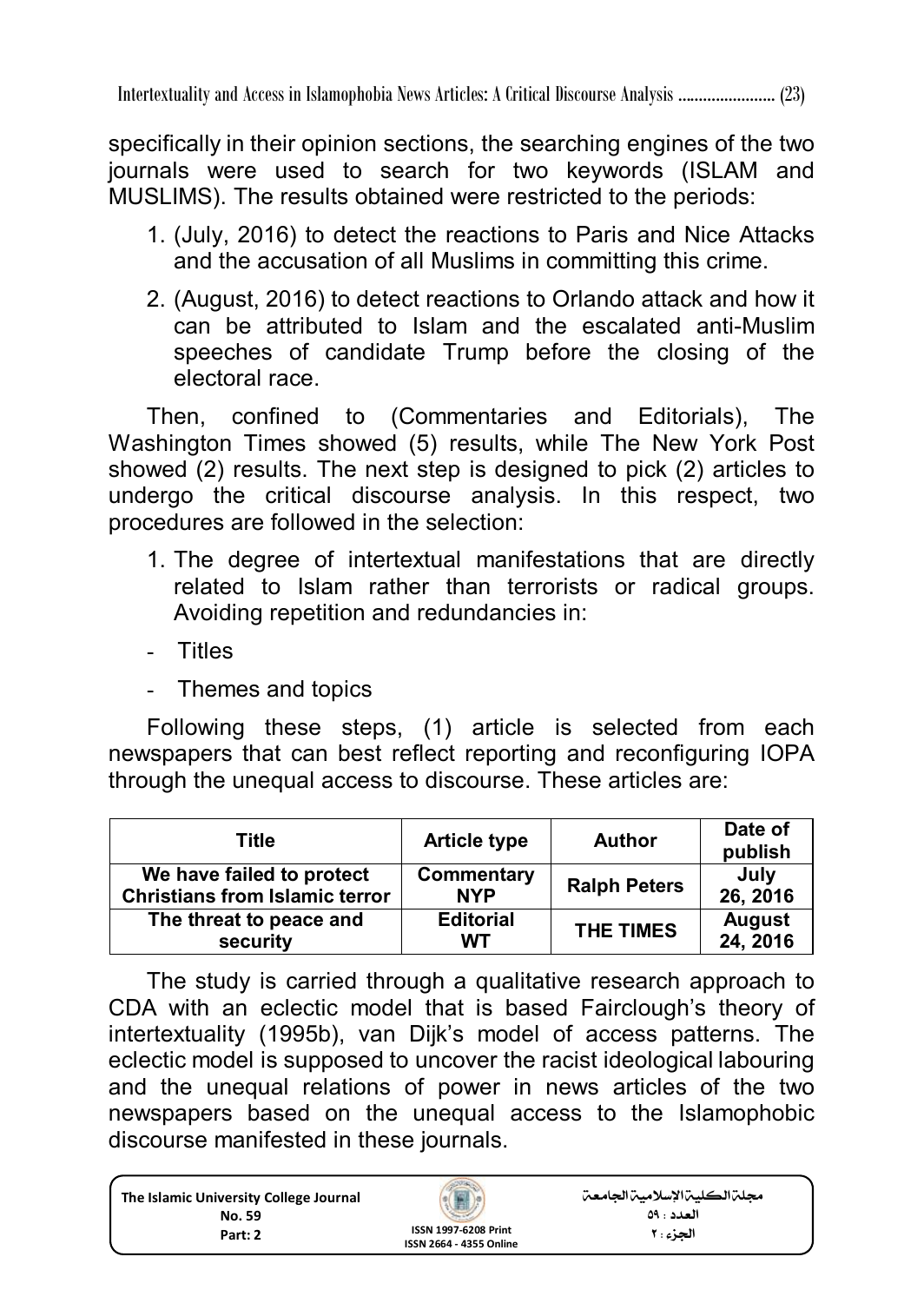(22) …………….…… Intertextuality and Access in Islamophobia News Articles: A Critical Discourse Analysis

participate, and in what role, may be decided by the chairperson or by other powerful participants who control the interaction.

- 3. Controlling communicative events: The crucial form of access consists of the power to control various dimensions of speech and talk itself: which mode of communication may/must be used (spoken, written), which language may/must be used by whom (dominant or standard language, a dialect, etc.), which genres of discourse are allowed, which types of speech acts, or who may begin or interrupt turns at talk or discursive sequences. Besides these overall constraints, participants may have differential access to topics, style or rhetoric.
- 4. Scope and audience control: For dialogues such as formal meetings, sessions or debates, initiators or participants may allow or require specific participants to be present (or absent), or to allow or require these others to listen and/or to speak. Beyond the control of content or style, thus, speakers may also control audiences. That is, discourse access, especially in public forms of discourse, also and most crucially implies audience access. Full access to a major newspaper or television network thus also implies access to a large audience: obviously, access to the *New York Times* or CBS signals more power than access to a local newspaper or local radio station. The same is true for writers, teachers, professors or politicians and the relative sizes of their audiences.

#### **6. Methodology:**

This study is limited to online news articles cited in the opinion sections of two American newspapers, namely; The Washington Times and The New York Post. Purposeful sampling, defined by Creswell (2011:206) as the process of "selecting people or sites who can best help us understand our phenomenon", is preferred to collect the data of this study due to its capability of providing more free area for the researcher to include what can be seen as more representative data. The websites of the two journals were accessed and observed for about (2) months to measure their reaction with events related to Islam in the mid-2016. After proving them to be highly concerned with religious and political issues about Islam,

| L<br>The Islamic University College Journal |
|---------------------------------------------|
| No. 59                                      |
| Part: 2                                     |

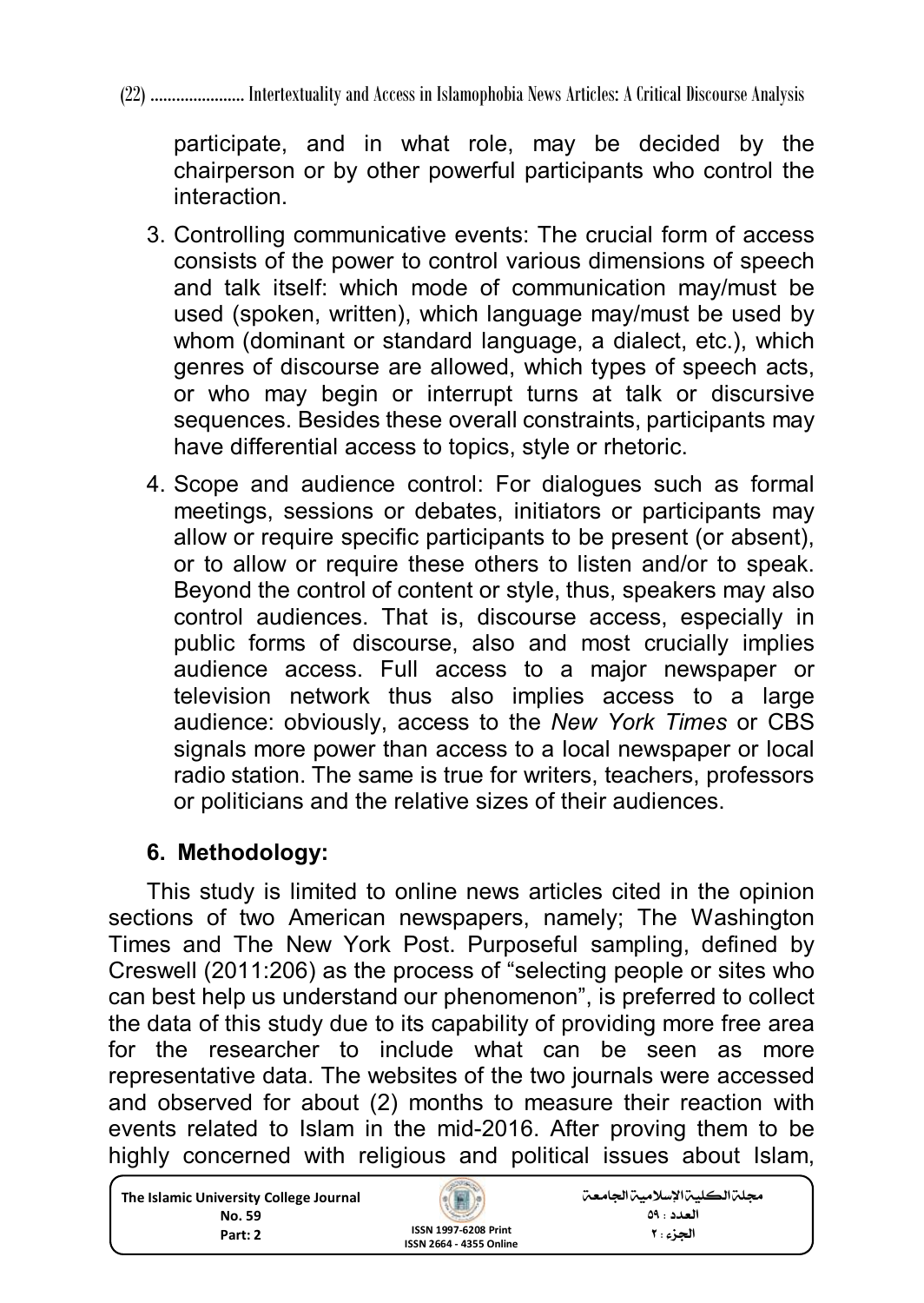Intertextuality and Access in Islamophobia News Articles: A Critical Discourse Analysis ………..………... (21)

#### **5.3. Teun van Dijk's model of analyzing patterns of access**

Teun van Dijk is one of the pioneers in the domain of CDA. Most of his works involve racism and prejudice in discourse. In his early works, van Dijk (1988a) and (1988b), he tackled the reproduction of ideologies concerning ethnic minorities in certain European countries. van Dijk's approach is mainly based on mental processes, i.e., representing experiences that exist in the mind. He used his tools of analysis to prove the struggle between what he calls 'US' as insiders and 'THEM' as outsiders (van Dijk, 1998b: 12). This is highlighted by positive self-representation and negative otherrepresentation. van Dijk claims no specific approach and advocates no fixed framework. He confirmed this view in most of his works as he states that:

We do not operate within the narrow boundaries of a preestablished paradigm or "school" to describe and explain racism. Rather, we make use of discourse analysis, linguistics, cognitive and social psychology, sociology, anthropology, political science, and history in our effort to describe the multiple dimensions of such a complex problem as the role of the elites and their discourses in the reproduction of racism. However, instead of eclectically borrowing and combining incompatible notions, we propose to reconstruct this problem within a coherent theoretical framework in which a multidisciplinary concept of discourse plays a central and organizing role. (van Dijk,1993:18)

Concerning access to discourse, van Dijk (1995) makes a number of analytical distinctions with certain specification that are intended to overcome the ambiguity in the notion of access. He calls it dimensions of access analysis, and these are:

- 1. Planning: Paneras of discourse access already begin with taking the initiative, the preparation or the *planning* of a communicative event. Thus a chairperson may 'call' a meeting, a judge may issue a warrant to appear in court, and a professor may decide to hold an exam, etc.
- 2. Setting: There are many elements of the setting of communicative events that may be controlled by different participants. First of all, who is allowed or obliged to

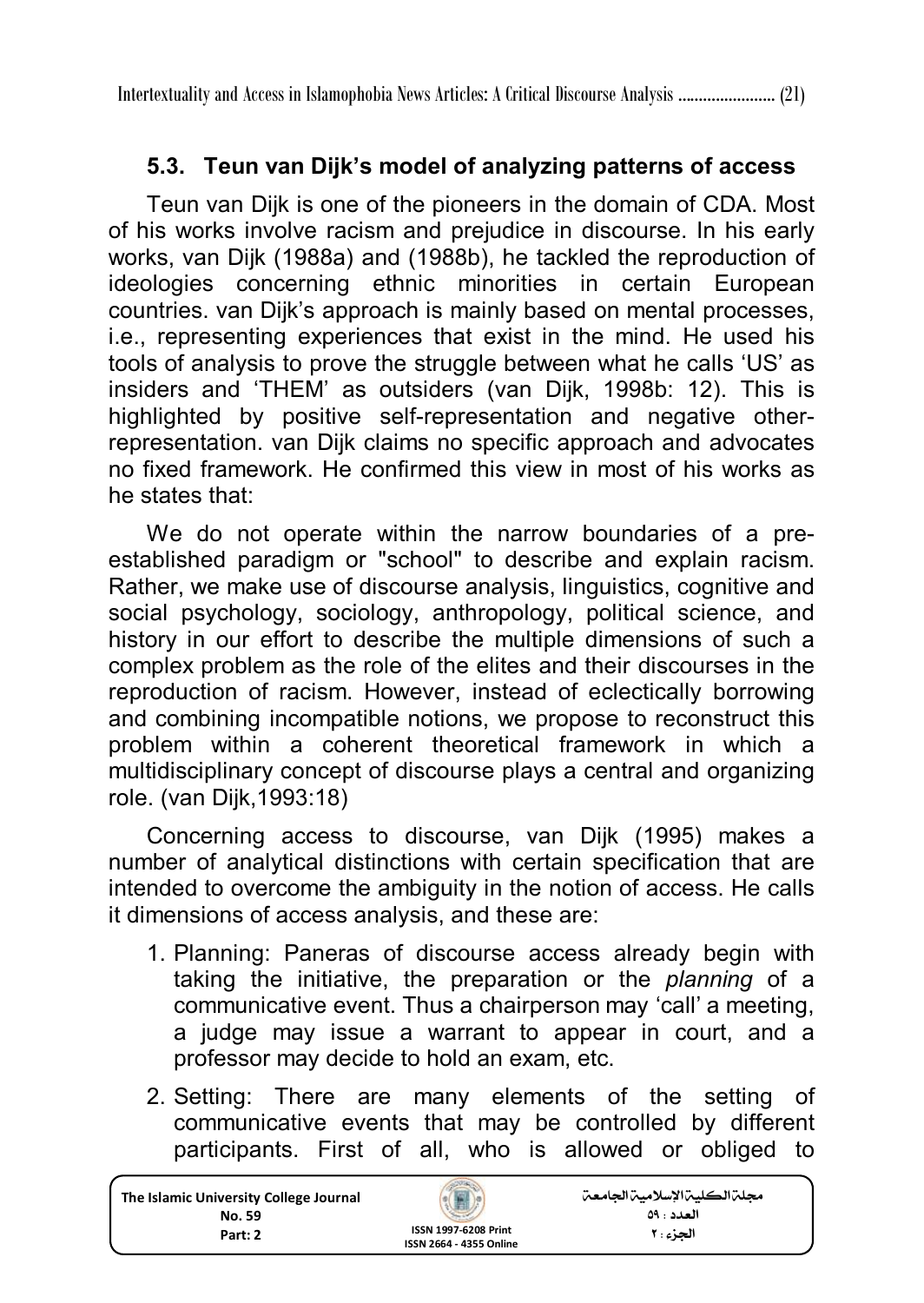(20) …………….…… Intertextuality and Access in Islamophobia News Articles: A Critical Discourse Analysis

Wang (2006) In his attempt to work out a method for intertextual analysis in media discourse, based on Bazerman's perspective (2004), distinguishes the different levels at which a text invokes another text and relies on the other text as a resource. He identifies six levels of intertextuality that emerge in a text. These are 'prior text as a source of meaning to be used at face value', 'explicit social dramas of prior texts engaged in discussion', 'background, support, and contrast', 'beliefs, issues, ideas, statements generally circulated', 'recognizable kinds of language, phrasing and genre', and 'resources of language'.

These levels of intertextuality can be recognised through certain techniques that represent the words and utterances of others. These techniques start with the most explicit – 'direct quotation' and 'indirect quotation'; to 'mentioning of a person, document, or statements' and 'comment or evaluation on a statement, text, or otherwise invoked voice'; to more implicit 'using recognizable phrasing, terminology associated with specific people or groups of people or particular document' and 'using language and forms that seem to echo certain ways of communicating, discussions among other people, types of documents'.

Bazerman (2004) proposes the following procedures for analysing intertextuality.

- 1. Create a list of all instances of intertextuality in the text, that is, to evaluate the material as relevant;
- 2. List how the instance is expressed, that is, to evaluate the degree of textual integration (i.e. whether it is through a direct quotation, indirect quotation, paraphrase or description);
- 3. Identify whether it is attributed to some person or source;
- 4. Interpret the intertextuality, that is, make comments on how or for what purpose the intertextual element is being used in the text.

Such a procedure seems to fit the aims of this study and the corpus selected for analysis and therefore it will be attributed to the major work of Fairclough in intertextual analysis.

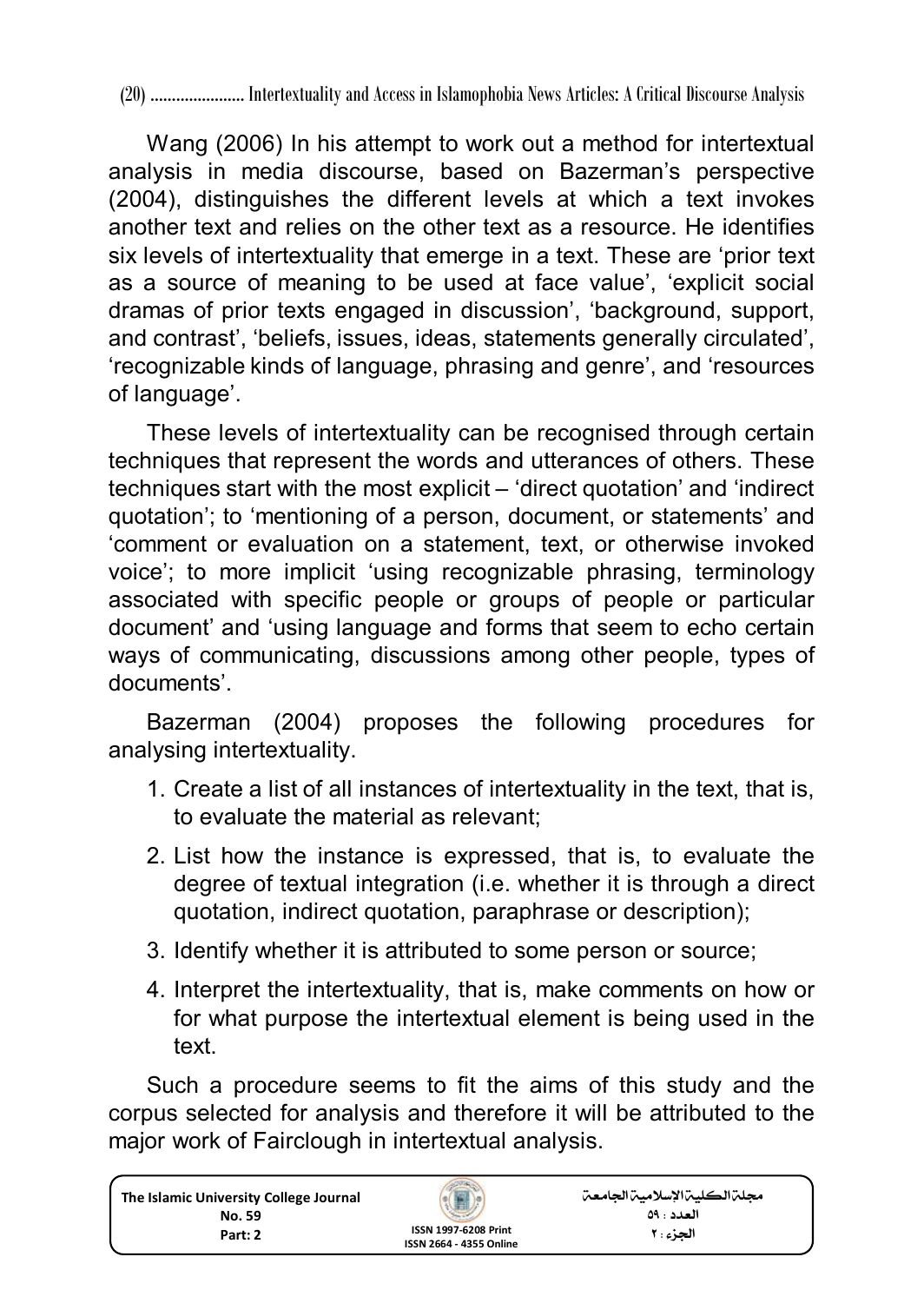the sense that it gains its meaning in relation to other texts (Thibault, 1994:171). Within the perspective of CDA, Fairclough (1992:84) defines intertextuality as "the property texts have of being full of snatches of other texts, which may be explicitly demarcated or merged in, and which the text may assimilate, contradict, ironically echo, and so forth". Besides, Fairclough identifies two types of intertextuality: "manifest intertextuality" and "constitutive intertextuality". The former refers to the heterogeneous constitution of texts by which "specific other texts are overtly drawn upon within a text." This kind of intertextuality is marked by explicit signs such as quotation marks, indicating the presence of other texts (ibid:86). Constitutive intertextuality, on the other hand, refers to the "heterogeneous constitution of texts out of elements (types of convention) of orders of discourse (interdiscursivity)" (ibid:104). This kind of intertextuality refers to the structure of discourse conventions that go into the new text's production.

Basically, the analysis at the level of discourse practice is also a linguistic one as the intertextual analysis, according to Fairclough (1995b:61) focuses on the borderline between text and discourse practice in the analytical framework. Intertextual analysis is looking at text from the perspective of discourse practice, looking at the traces of the discourse practice in the text. Therefore, it is the nature of the analysis itself that distinguishes the textual level of analysis from the discursive one whereas the "linguistic analysis is descriptive in nature while the intertextual analysis is more interpretative". (Fairclough,1995b:16)

Fairclough (1992:85) identifies two types of intertextuality: "manifest intertextuality" and "constitutive intertextuality". The former refers to the heterogeneous constitution of texts by which "specific other texts are overtly drawn upon within a text." This kind of intertextuality is marked by explicit signs such as quotation marks, indicating the presence of other texts. Constitutive intertextuality, on the other hand, refers to the "heterogeneous constitution of texts out of elements (types of convention) of orders of discourse (interdiscursivity)" (ibid:104). This kind of intertextuality refers to the structure of discourse conventions that go into the new text's production.

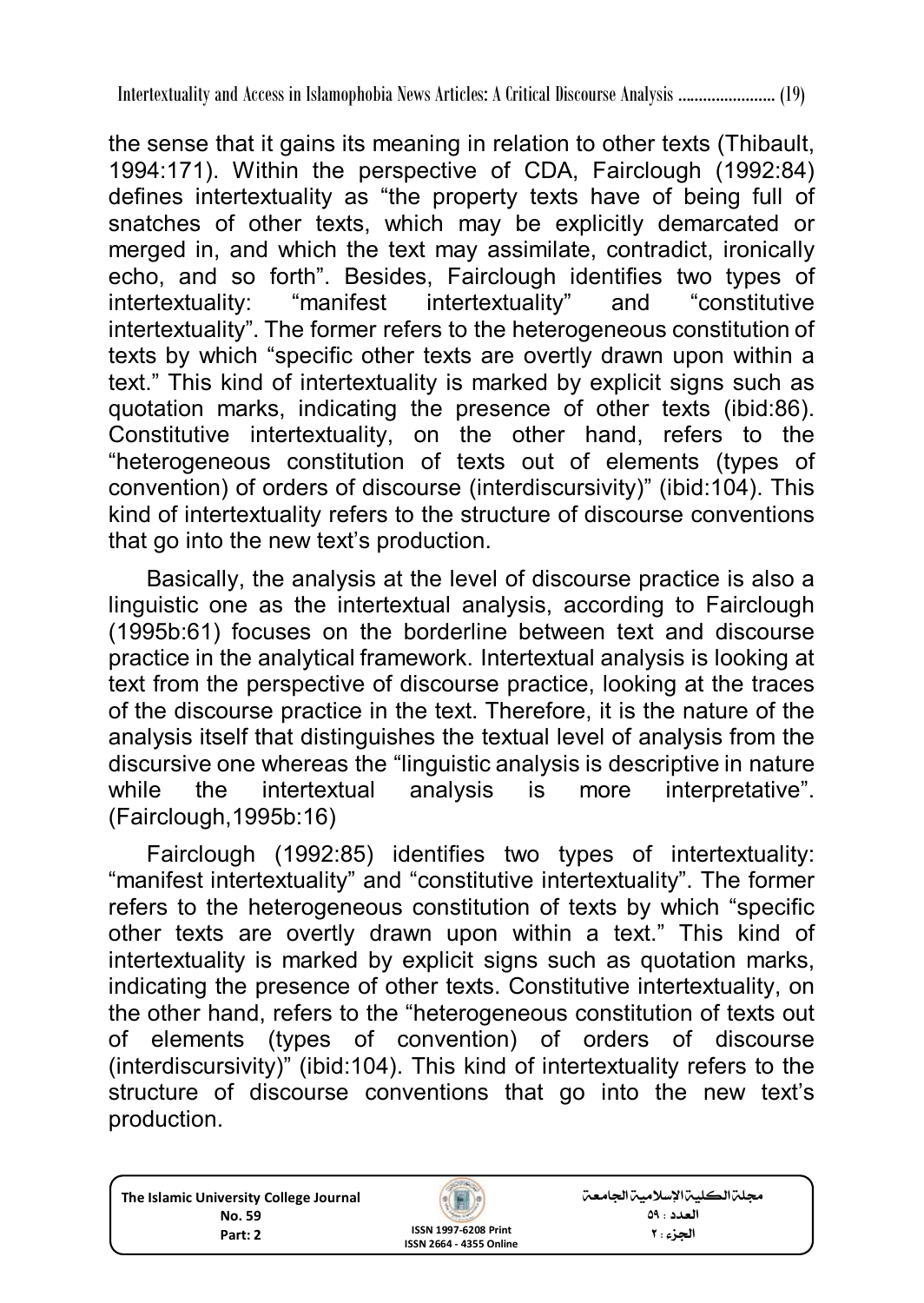on the other hand, is designed to help increase consciousness of how language contributes to the domination of some people by others, because consciousness is the first step towards emancipation. To meet these aims, Fairclough makes certain considerations like viewing language as a form of social practice, it is a part of the society and not external to it, and language is a socially conditioned process, conditioned that is by other nonlinguistic parts of society (Fairclough,1989:22). Discourse is constructive of social structure. It has three kinds of constructive effect; the construction of social self or identity, the construction of social relationships between people and the construction of systems of knowledge and belief (Fairclough, 1995: 56). Therefore, Discourse in Fairclough's approach involves three elements which are text, interaction, and social context. In comparison to the three aspects of discourse, Fairclough (1989,26-27) identifies three dimensions for CDA:

- **Description** is the stage which is concerned with formal properties of the text.
- **Interpretation** is concerned with the relationship between text and interaction by seeing the text as the product of the process of production and as a resource in the process of interpretation.
- **Explanation** is concerned with the relationship between interaction and social context, with the social determination of the process of production and interpretation, and their social effects.

Each dimension has its own nature of analysis so that we have three levels of analysis in this approach. Analysis in the first level is limited to the formal properties of the text and regards text as an object. In the second level, CDA detects the discursive processes of the participants and their interactions. And in the third stage, the relationship between social events and social structures that affect these events and also are affected by them is explained.

## **5.2. Fairclough's framework of intertextuality analysis:**

On the basis of Bakhtin's works, Kristeva (1980) is believed to coin the term intertextuality, arguing that every text is ideological in

| The Islamic University College Journal |                         | مجلن الكلىن الإسلامين الجامعن |
|----------------------------------------|-------------------------|-------------------------------|
| No. 59                                 |                         | العدد : ٥٩                    |
| Part: 2                                | ISSN 1997-6208 Print    | الحزء : ٢                     |
|                                        | ISSN 2664 - 4355 Online |                               |

<sup>(18)</sup> …………….…… Intertextuality and Access in Islamophobia News Articles: A Critical Discourse Analysis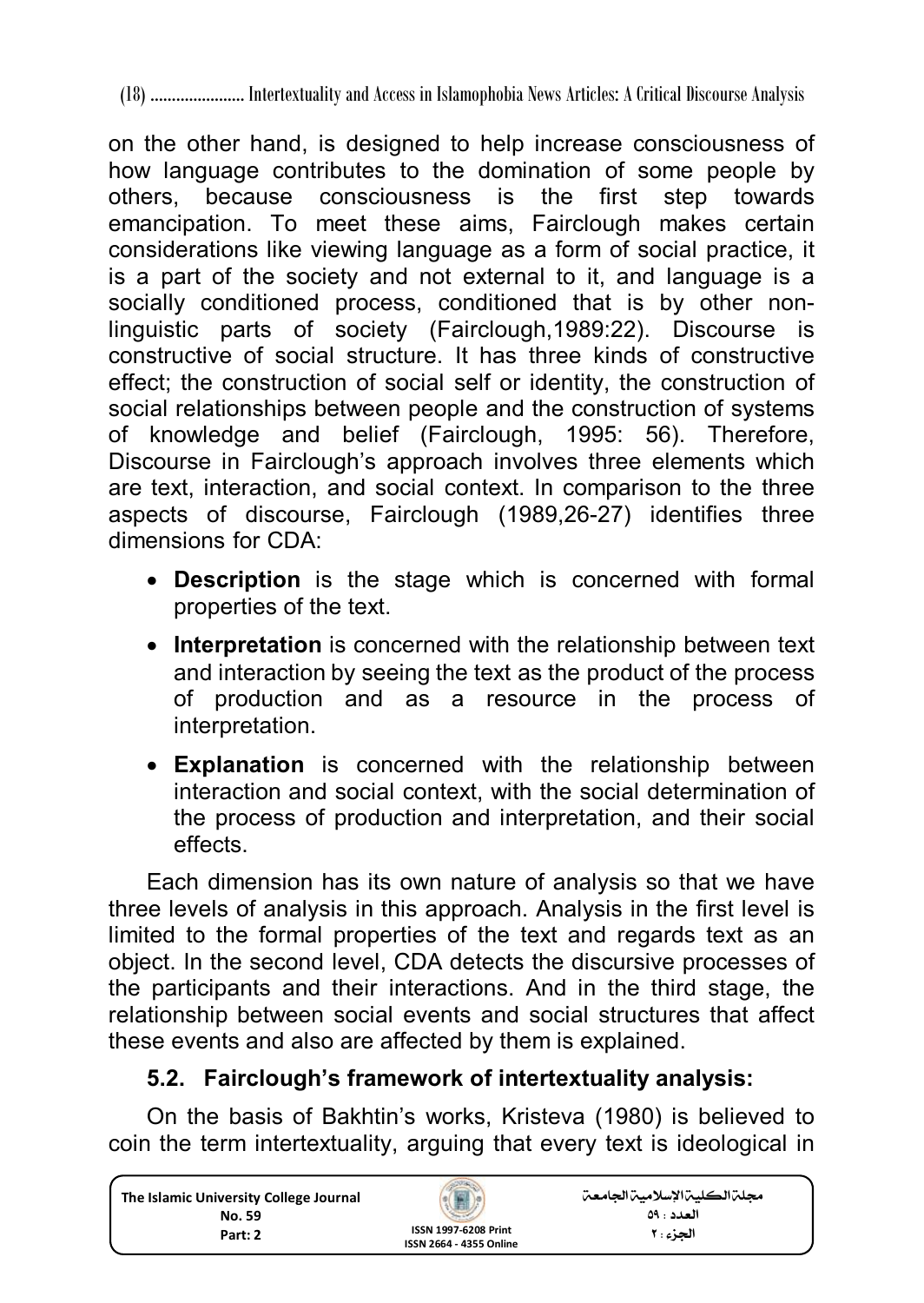- 6. The link between text and society is mediated
- 7. Discourse analysis is interpretative and explanatory
- 8. Discourse is a form of social action.

CDA states that discourse is socially constitutive as well as socially conditioned. In the same rate, it is an instrument of power, of increasing importance in contemporary societies. The way this instrument of power works is often hard to understand, and CDA aims to make it more visible and transparent (Blommaert, 2005: 25). The main aims of CDA are summarized by van Dijk (2001b: 353) by putting them as follows:

- 1. CDA focuses on social problems and political issues.
- 2. An empirically adequate critical analysis of social problems is usually multidisciplinary.
- 3. CDA does not describe only discourse structure; it rather attempts to explain discourse in terms of social power.
- 4. CDA also focuses on the way discourse exercises its power in relation to the society.

## **5.1. Norman Fairclough: The Social Approach to CDA**

Norman Fairclough is one of the leading figures in the realm of CDA. He adopts a socio-semiotic view of discourse and employs it in protesting against the power and control of institutions and groups manifested in discourse. Concerning access to discourse, the approach attributed to Fairclough is based on the theory of intertextuality in his major works; Fairclough (1989), (1992), (1995a), (1995b) and (2003) where theories of linguistics and social theory are broughtinto a dialogue. Fairclough believes in the dialectical relationship between discourse and social practices, that is our language, which shapes our social identities and interactions, knowledge systems, and beliefs, is also shaped by them in turn.

Fairclough (1989:1) states that his approach has theoretical and practical parts. The first is intended to help correct a widespread underestimation of the significance of language in the production, maintenance, and change of social relations of power. The second,

| The Islamic University College Journal<br>No. 59 |                                                 | مجلن الكلبن الإسلامين الجامعن<br>العدد : ٥٩ |
|--------------------------------------------------|-------------------------------------------------|---------------------------------------------|
| Part: 2                                          | ISSN 1997-6208 Print<br>ISSN 2664 - 4355 Online | الحزء : ٢                                   |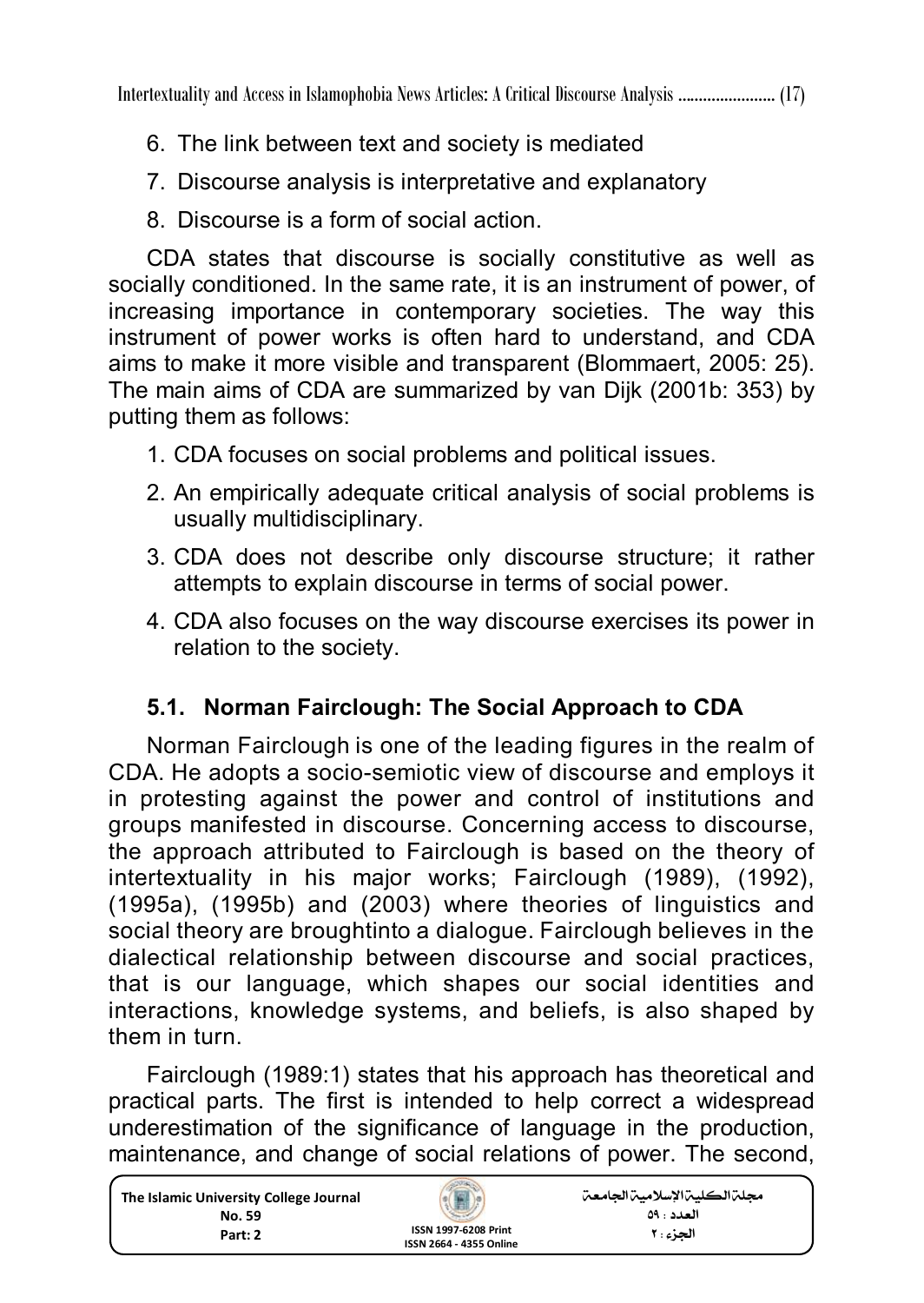(16) …………….…… Intertextuality and Access in Islamophobia News Articles: A Critical Discourse Analysis

society and a social process that is socially conditioned (Fairclough, 1989: 19). Likewise, Fairclough (1993: 135) comments that CDA aims to systematically explore often opaque relationships of causality and determination between (a) discursive practices, events and texts, and (b) wider social and cultural structures, relations and processes. The investigation of such practices is ideologically shaped by relations of power and struggle over power. Therefore the notion of power and ideology are of central interest in CDA (Titscher et al., 2000: 151).

Furthermore, Critical discourse analysis is an interdisciplinary framework. This is carried out by bringing a variety of theories into dialogue, especially social theories on the one hand and linguistic theories on the other (Chouliaraki and Fairclough (1999: 16). Wodak (2002: 65) comments that nowadays relationships among social entities are very complex and we have not been able to provide clear answers about who influences who and how these influences are guided. Only interdisciplinary research will be able to make such complex relationships more transparent. Besides, CDA is a problemoriented research program, perspective, or school of research but not a method or theory. This is due to the fact that studies in CDA are multifarious, derived from quite different theoretical backgrounds, oriented towards different data and methodologies. Researchers in CDA also rely on a variety of grammatical approaches and have different academic interests. Even the central terms like 'discourse', ideology, and 'power' seem to have different implications for each scholar (Wodak, 2008: 3).

Language in CDA is considered as social practice and the context of its use is crucial while discourse is understood as "relatively stable uses of language serving the organization and structuring of social life" (ibid:6). Fairclough and Wodak (1997: 271- 80) summarize the main tenets of CDA as follows:

- 1. CDA addresses social problems
- 2. Power relations are discursive
- 3. Discourse constitutes society and culture
- 4. Discourse does ideological work
- 5. Discourse is historical

| L<br>The Islamic University College Journal |  |
|---------------------------------------------|--|
| No. 59                                      |  |
| Part: 2                                     |  |

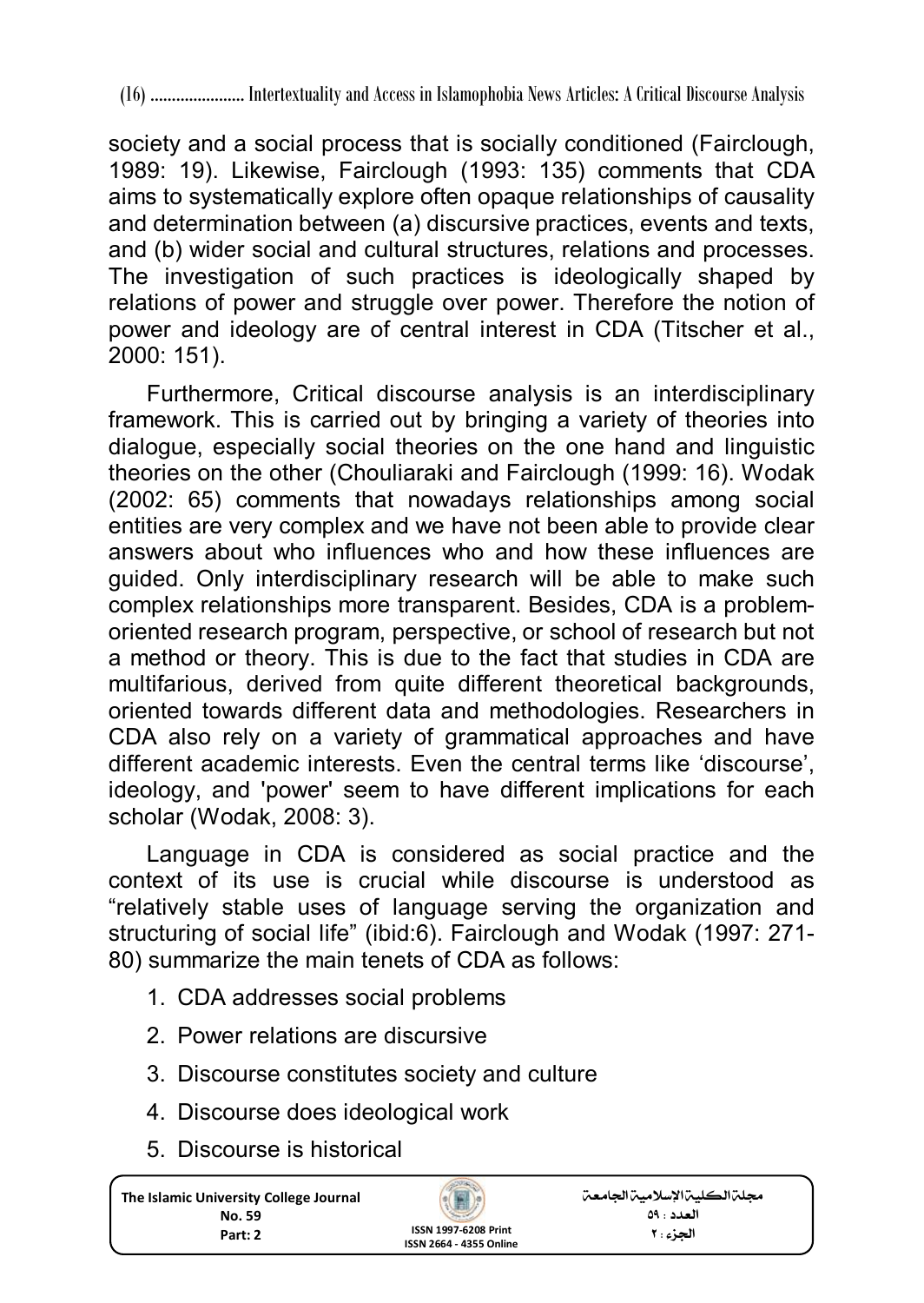Intertextuality and Access in Islamophobia News Articles: A Critical Discourse Analysis ………..………... (15)

public discourse, and that of the mass media, in particular, thus also are able to control the formation and reproduction of the very ideologies that help to sustain their power.

Access in Fairclough's approach to CDA is part of a complex process of analysis that is called the discursive practice. Within his approach, newsworthy events originate from the contracted set of people who has privileged access to the media, who are treated by journalists as reliable sources, and whose voices are the ones which are most widely represented in media discourse. For Fairclough, In some news media, the external voices tend to be explicitly identified and demarcated. When, they are translated into a newspapers version of popular language, there is a degree of mystification about whose voices and positions are being represented. If the voices of powerful people and groups in politics, industry, etc. are represented in a version of everyday speech, then social

identities, relationships and distances are collapsed. Powerful groups are represented as speaking in a language which readers themselves might have used, which makes it so much easier to go along with their meanings. The news media can be regarded as effecting the ideological work of transmitting the voices of power in a disguised and covert form. (Fairclough, 1993:110).

#### **5. Critical discourse analysis (CDA):**

Critical discourse analysis is "a type of discourse analytical research that primarily studies the way social power abuse, dominance, and inequality are enacted, reproduced, and resisted by text and talk in the social and political context" (van Dijk, 2008: 85). Its roots is found in the critical theory of the Frankfurt school and specifically in Critical Linguistics that emerged in the 1970s by the works of Fowler *et al*.,(1979). In the first instance, CDA detects the relationship between language and society whereas language is considered as "crucial in the reproduction of ideologies, which is seen as central in establishing and sustaining social identities and inequalities (Wodak 2001: 10). Critical discourse analysts do not study such relation in its wider view but in the realizations of both language and society represented in certain discourses social practices, thus the two entities are no longer seen to come into contact occasionally. Language is therefore considered as; part of

| L<br>The Islamic University College Journal |
|---------------------------------------------|
| No. 59                                      |
| Part: 2                                     |

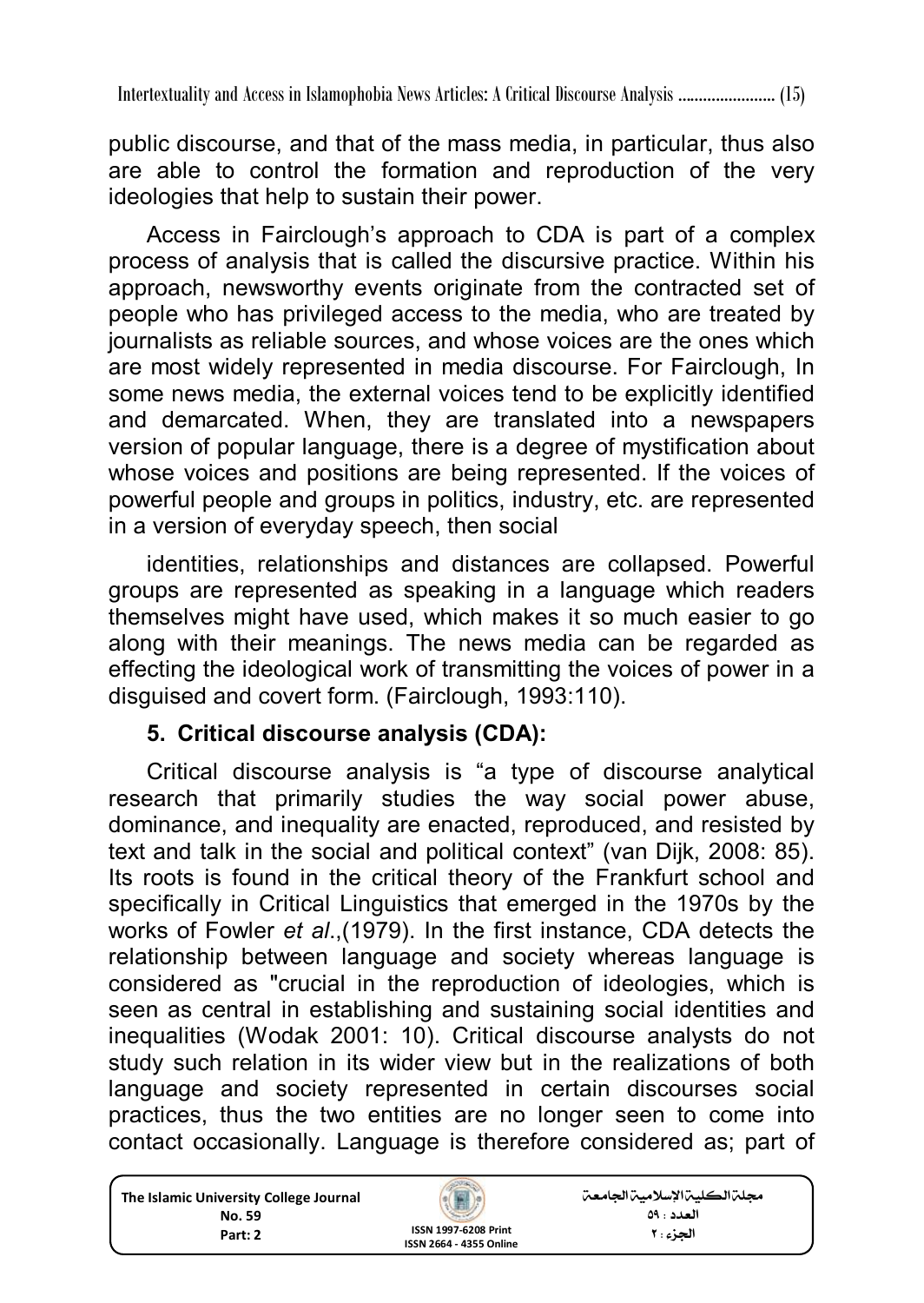reproduced or legitimised by the text and talk of dominant groups or institutions. Within the framework of such an account of discursively mediated dominance comes the patterns of access to discourse. Access is one major element in the discursive reproduction of power and dominance to discourse. In this respect discourse is similar to other valued social resources that make the basis of power and to which there is unequally distributed access. For instance, not everyone has equal access to the media or to medical, legal, political, bureaucratic or scholarly text and talk. Therefore, it is urgent to explore the implications of the complex question "*Who may speak or write to whom, about what, when, and in what context,* or *Who may participate in such communicative events in various recipient roles,*" (van Dijk,1995:85) for instance as addressees, audience, bystanders and overhearers. Access may even be analysed in terms of the topics or referents of discourse, that is, who is written or spoken *about* (ibid)*.* Henceforth, one can assume that the social resources that are more accessed have more social power. In other words, measures of discourse access may be rather faithful indicators of the power of social groups and their members.

In this respect, access to the mass media means who has preferential access to joumalists, who will be interviewed, quoted and described in news reports, and whose opinions will thus be able to influence the public? That is, through access to the mass media, dominant groups also may have access to, and hence partial control over the public at large. Except for letters to the editor, the public generally has passive media access only as readers or viewers. (van Dijk, 2008:145) As is the case for most public discourse, the news is imbued with ideologies. A detailed study of such ideologies in the mass media and other forms of public elite discourse contributes to our insights into their very reproduction in society. For instance, the ideological and discursive reproduction of women, poor people, workers, black people, immigrants, and all those who have no access to, and control over public discourse are largely ignored, or represented negatively when seen as a problem or a threat to the social mainstream. To sustain existing powers, polarized (Us vs. Them) ideologies are necessarily aligned along fundamental dimensions of society, such as those of class, gender, and race. The elites that control the access to, and the contents and structures of



<sup>(14)</sup> …………….…… Intertextuality and Access in Islamophobia News Articles: A Critical Discourse Analysis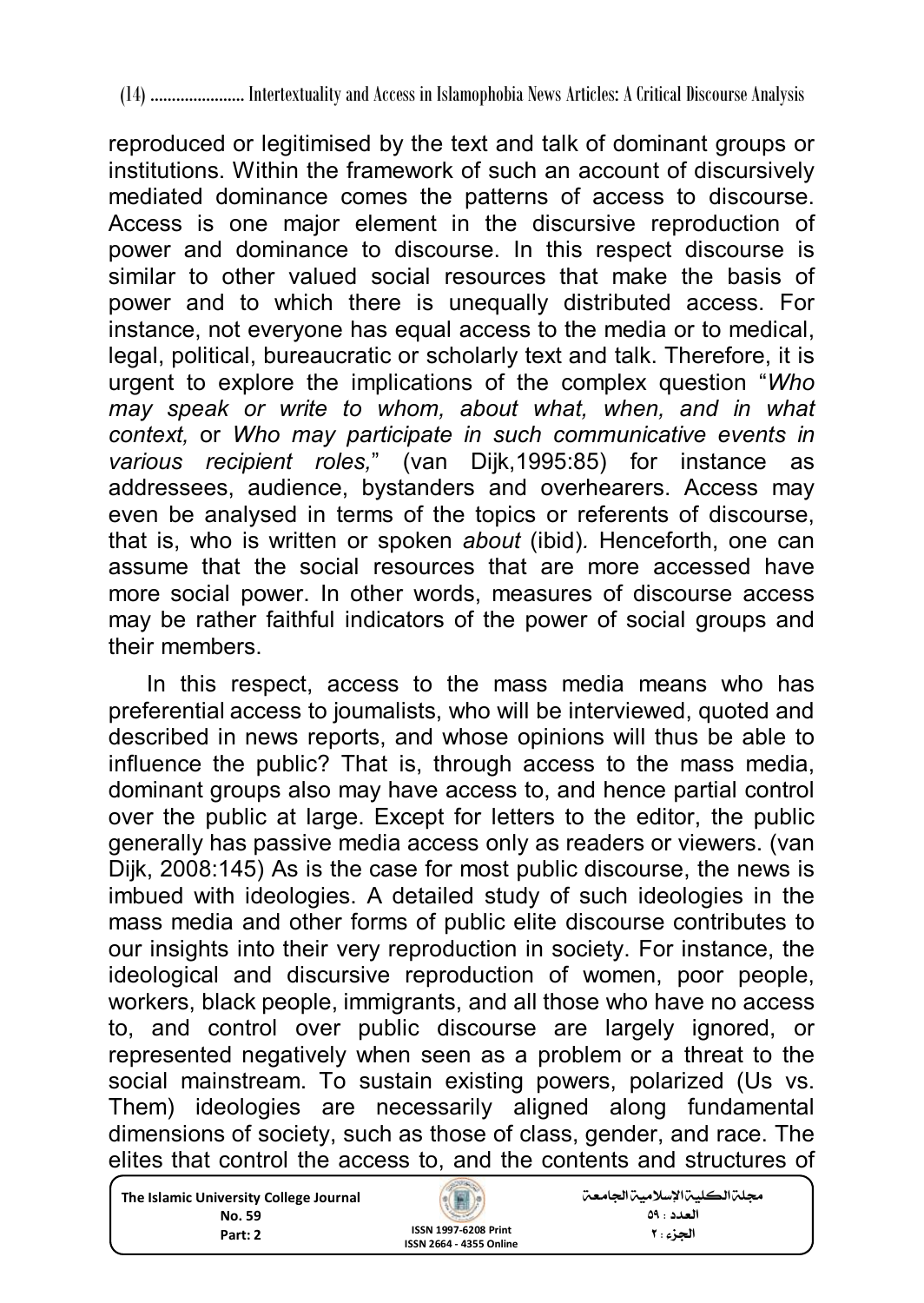Intertextuality and Access in Islamophobia News Articles: A Critical Discourse Analysis ………..………... (13)

Media discourse has certain requirements such as the everyday organization of news making, the journalistic routines of news gathering, the socioeconomic constraints of news production as well as news events and source texts that describe them (van Dijk, 1988b: 12). Therefore, the study of media text should not be carried out away from the socio-economic and cultural framework within which this specific text operates. There should be an interface between media text represented as news material and its context so that implicit messages disseminated through media discourse can be uncovered. Media discourse is realized by two structures identified by van Dijk (1988:23) as microstructures, referring to textual structures, and macrostructure, indicated by the social and cultural context. Once we have decided that media constitutes a discrete discourse, we need to characterize the textual structure of that discourse. Grazia Busa (2013:13) tries to identify media text as a type of text that is "written to report information on new or current events and are relayed to a mass audience by print, broadcast or the Internet". These texts are shaped by news agencies' objectives and agendas and the kind of reception expected from the audience. Most of the studies available on news texts shed more light on the external non-linguistic factors imposed on both the two processes of text production and text comprehension, including realities like ownership control, rates of sales and circulation, the collaborative task of news making, information resources in addition to space and time constraints. These approaches to studying news text and necessarily discourse see the media news as a good within a wider process of trade or business that seeks profits in the first grade and formulates ideologies on a lesser scale. Cotter (2010:21) also introduces two components that encapsulate the discourse of media news which are similar to that of van Dijk to far extent. These components or dimensions are: Text; encoding values and ideologies that reflect the larger world, and Process; including the norms and routines of the community of news practitioners.

#### **4.1. Access to media to discourse:**

One of the crucial tasks of Critical Discourse Analysis, argues van Dijk (1995:84), is to account for the relationships between discourse and social power. More specifically, such an analysis should describe and explain how power abuse is enacted,

| The Islamic University College Journal<br>No. 59 |                                                 | مجلن الكلين الإسلامين الجامعن<br>العدد : ٥٩ |
|--------------------------------------------------|-------------------------------------------------|---------------------------------------------|
| Part: 2                                          | ISSN 1997-6208 Print<br>ISSN 2664 - 4355 Online | الجزء : ٢                                   |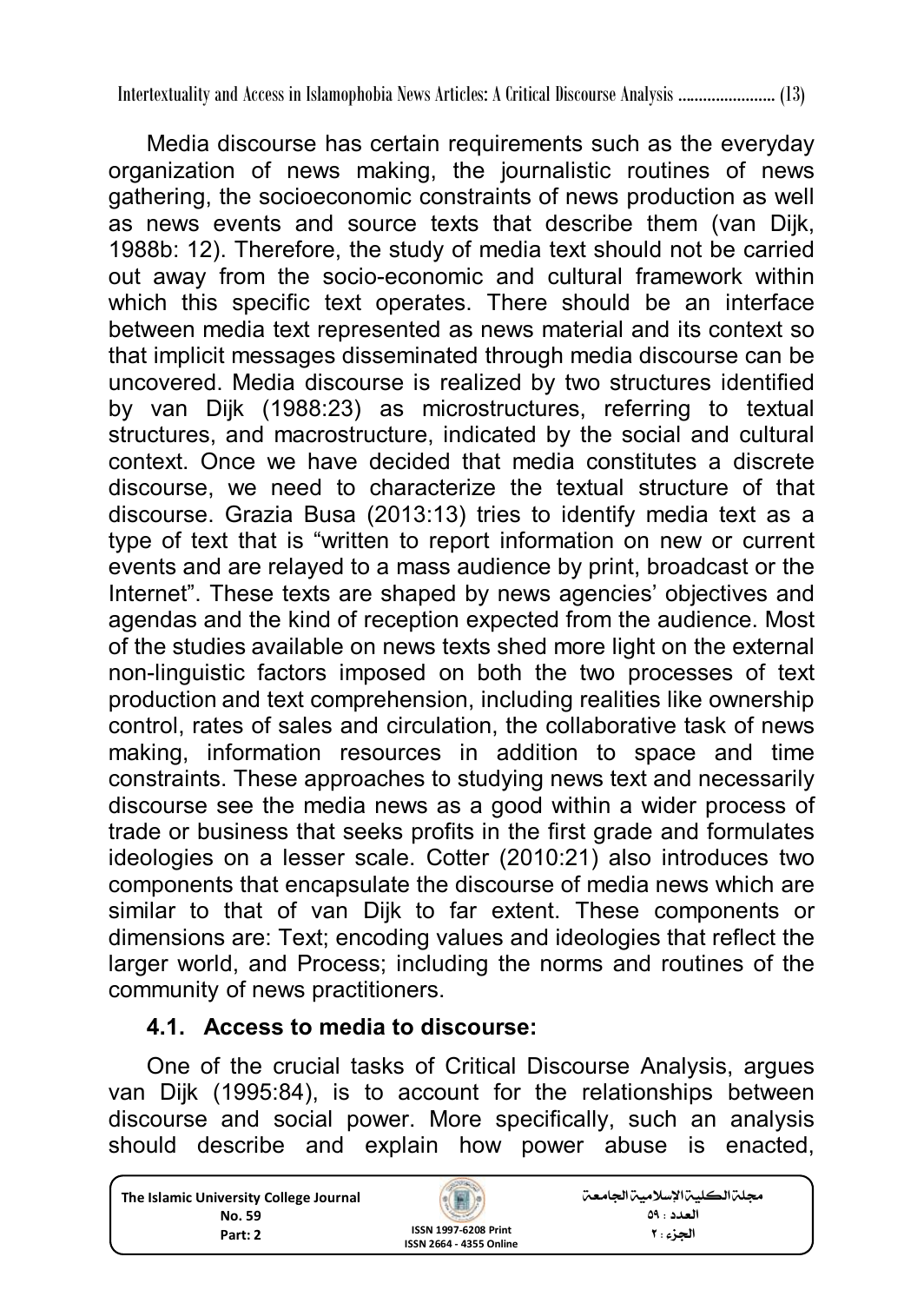(12) …………….…… Intertextuality and Access in Islamophobia News Articles: A Critical Discourse Analysis

meaning whilst negating somewhat entirely any spiritual or theological value to the hijab.

#### **4. Media discourse:**

In contemporary life, media is an influential and integral medium all over the world due to its central role in shaping people's collective thinking and in negotiating the meaning(s) of what is/are going on in the world as "important agents of socialization" (Williams,2003:13). According to van Dijk, (2008:220), it can mutually perform as "a source of conflict and as a source of consensus". Therefore, it can give certain indications concerning group ideologies and relations of power based on its solid relationship with society and its representative institutions. As defined by O'Keeffe (2006:1), media is "a broad term which can refer to a totality of how reality is represented in broadcast and printed media from television to newspaper". Likewise, Kellner (2003:9) argues that the products of media provide "the materials out of which we forge our identities; our sense of selfhood; our notion of what it means to be male or female; our sense of class, ethnicity and race, of nationality, of sexuality; and of 'us' and 'them'. Media images help shape our view of the world and our deepest values: what we consider good or bad, positive or negative, moral or evil."

It has been acknowledged by many discourse practitioners, like Fairclough (1992:45), that the media is the main actor in carving and orienting public opinion towards significant issues particularly in the current world; a world that is being described as a world of mass communication. However, typical forms of media are not only the result of workers in media institutions who present and modify the social values and meanings in the news; it is also a product of discourse. The notion of 'discourse' is used here to indicate the relationship between a specific form of language use, spoken or written, and the notions of society and social relations (Qadouri,2015:90). Kress (1989:7) defines discourses as "systematically-organized sets of statements which give expression to the meanings and values of an institution". Meanings and values are expressed and accomplished through language, which reflects the social relations, political and economic interests of the powerful groups, elites and institutions in society.

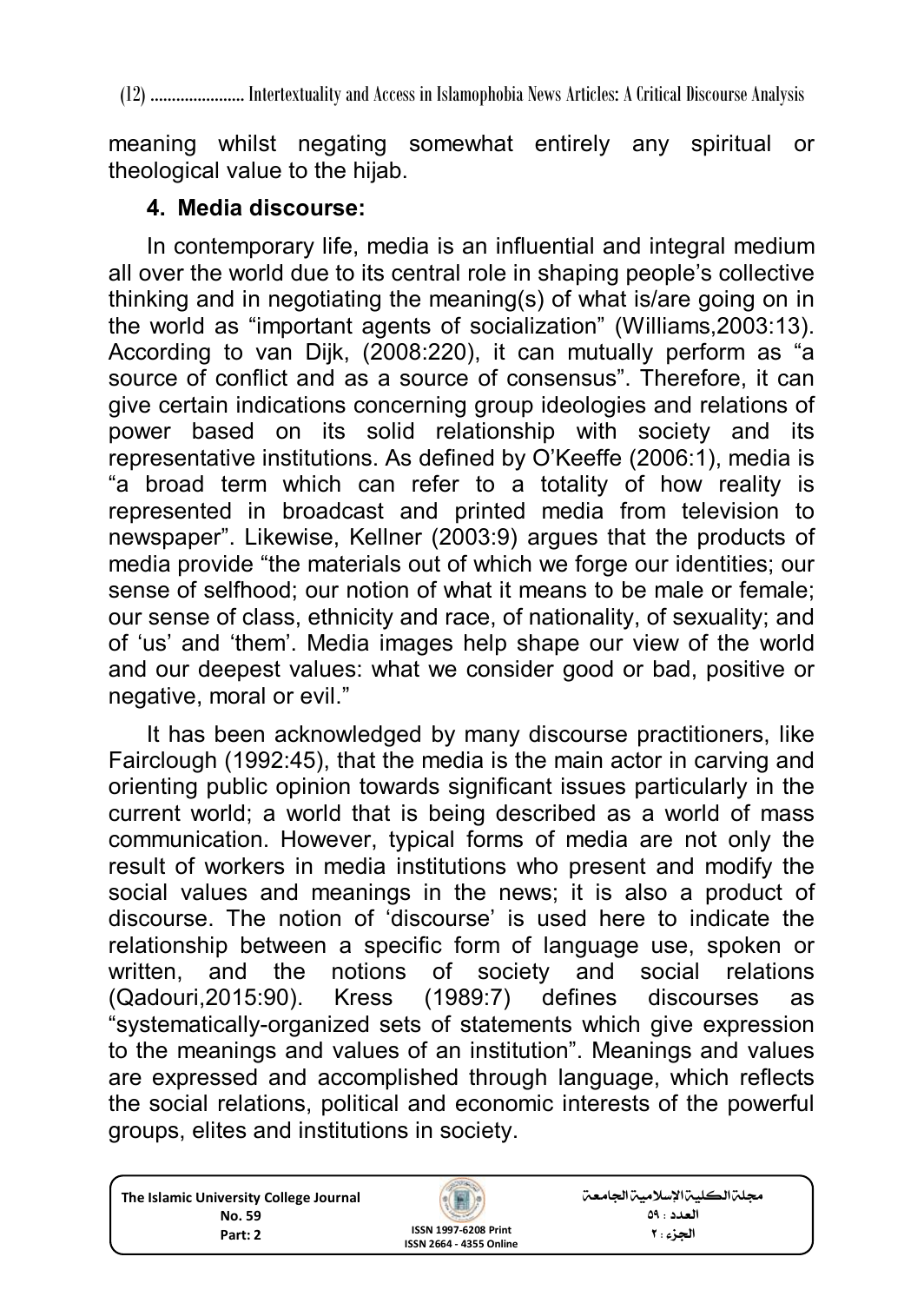Intertextuality and Access in Islamophobia News Articles: A Critical Discourse Analysis ………..………... (11)

however that not all exclusionary practices that result in disadvantage for Muslims and their communities can be assumed either wholly or in part to be based upon an Islamophobic premise: it is not the practices themselves that are necessarily anti- Muslim or anti-Islamic but more so the discourse or ideology deployed to initiate such.

Allen and Nielsen (2002:35) have already provided an interpretation, highlighting the idea of visual identifiers that function as products through which Muslims and Islam are identified, signified and attributed meaning and understanding. They describe the signification of Islam and Muslims as "problematic and protean", this is almost carried through mediatised stereotypes, embedded misunderstandings, mistruths and mistrusts, supplemented and empowered by social constructions and myths that emerge from contemporary events, interactions and associations, as well as representations and interpretations culminating in a situation where Muslims and Islam are inherently different to 'us'. What becomes subsequently normative is the establishment and acceptance of Muslims and Islam as inherently and oppositely different, a process that reifies the perceiving and conceiving of all Muslims unidimensionally. This process, a correlation of the ideological component of racism that Miles and Brown (2003) describe, therefore attributes and homogenises Muslims and Islam as an undifferentiated 'out-group', simultaneously acquiring authority and legitimacy through the unchallenged belief that the 'in-group' is both superior and authoritative and by consequence, legitimately able to counter any competing or alternative claims, arguments or understandings that emerges from the out-group. Hence the description of this process as ideological whereas the out-group becomes simultaneously attributed with characteristics (signifiers) that by default disseminate meaning that is either negatively evaluated or may be seen to be inducing negative consequences for the in-group. Such signifiers could be biological, racial, cultural, religious or theological. One particular example being that of how the hijab disseminated meanings about Muslim women as inferior, oppressed and of being second class citizens whilst simultaneously disseminating meaning about Islam and its alleged associations with terrorism, anti-Westernism and so on, both inferring knowledge and

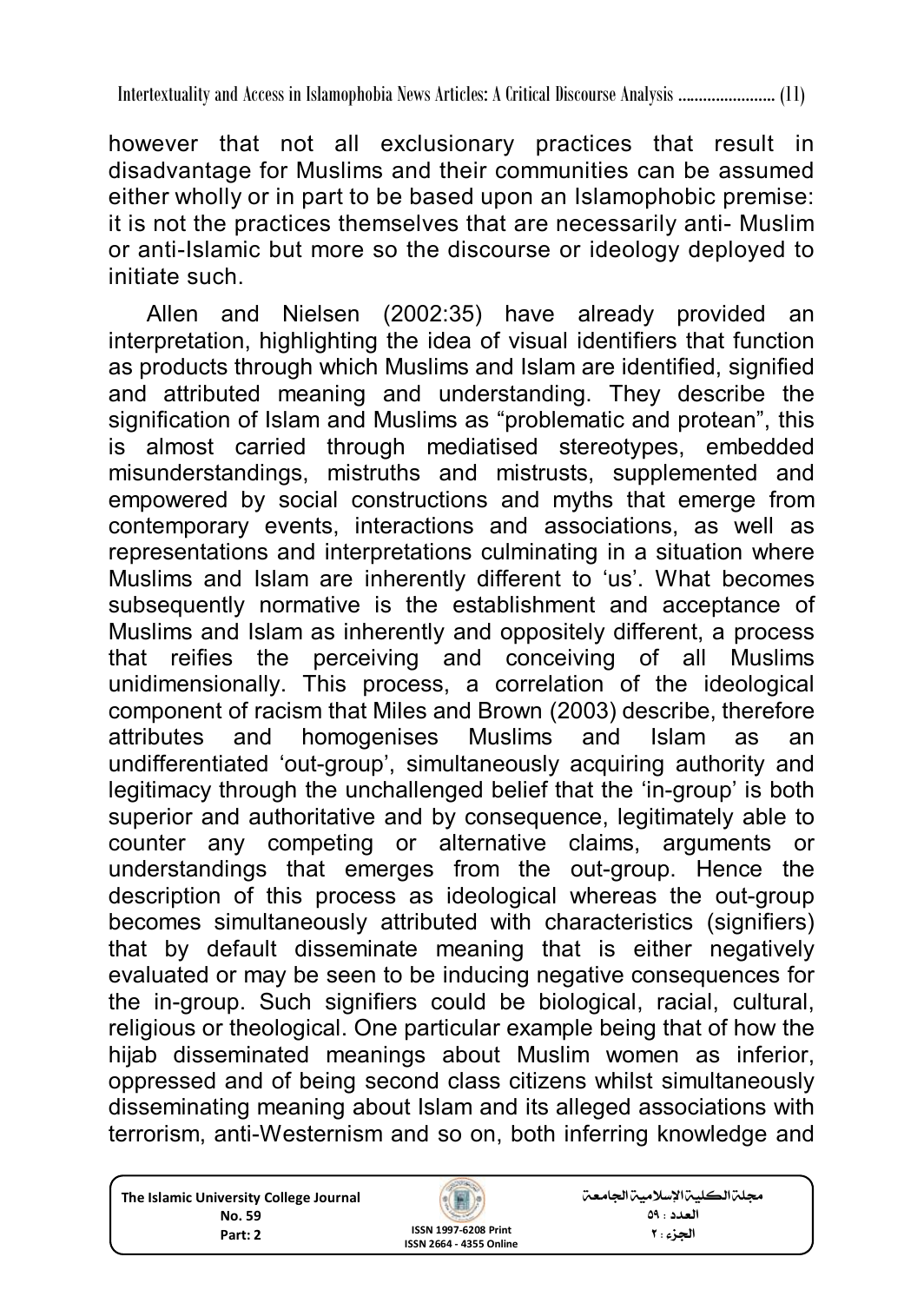- 7. Hostility toward Islam is used to justify discriminatory practices towards Muslims and exclusion of Muslims from mainstream society.
- 8. Anti-Muslim hostility is seen as natural or normal.

## **2. Islamophobia as a racist ideology**

Islamophobia has extensively been used both in academic institutions and the media while the motives behind using it reflect a deep controversy whether in the Western socio-cultural studies or in other parts of the world. Recently, Islamophobia is seen as a form of racism which in turn means "the process of giving meaning and understanding about different 'races' through the product of ideological and discursive labouring" (Miles and Brown,2003; cited in: Allen,2010:160). This assumption is based on three major characteristics that a racist phenomenon should consist:

- 1. A political programme or ideology that becomes largely interdependent with the notion and ideology of nationalism as well as providing knowledge and meaning about other both new and existing relations of power and meaning.
- 2. A set of prejudices, opinions and attitudes that may be held by either individuals, groups, communities or society, or indeed a combination of these.
- 3. A set of exclusionary practices as a result of prejudice and discrimination in employment, housing and other socioeconomic spheres as well as subjection to violence as a tool of exclusion.

(Wieviorka,1995; cited in Allen,2010:160)

Consequently, to achieve certain social consensus of realities that can best elucidate IOPA as an identifiable racist phenomenon, the above criteria should be fulfilled. For instance, Islamophobia must be proven empirically as an ideological practice with specified discursive labouring and a catalyst for social exclusion and discrimination (Allen,2010:163-66). To achieve this, it is imperative that the determinative influence of Islamophobia is demonstrated: without it, such claims will continue to be refuted and be merely anecdotal. It is equally imperative to remember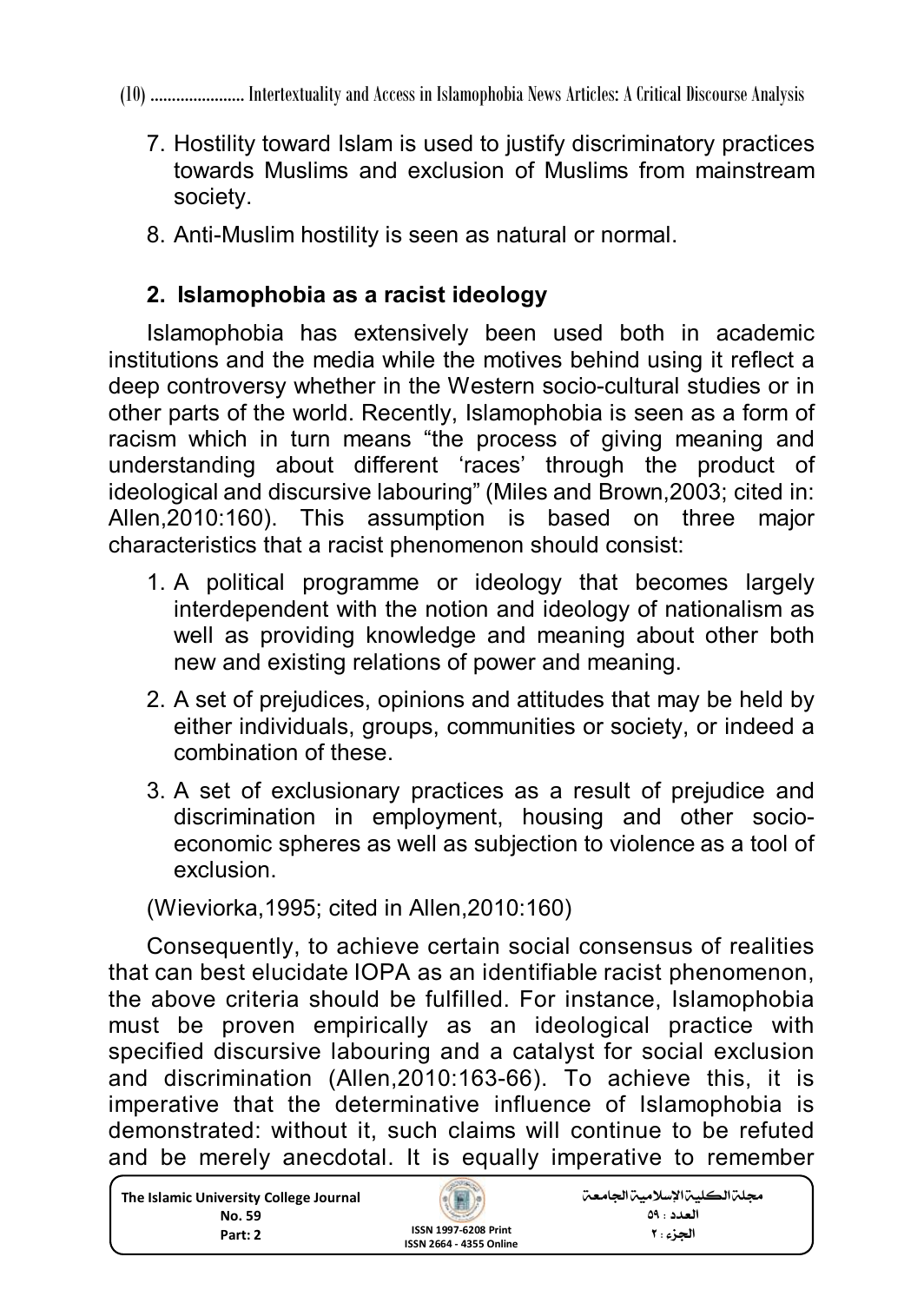Intertextuality and Access in Islamophobia News Articles: A Critical Discourse Analysis ………..………... (9)

cultural and political phenomenon" that has "re-emerged over the last two decades, in both vernacular and academic language, to describe and explain a negativity towards Islam and Muslims that goes beyond philosophical disagreement or simple dislike". Besides, Stolz (2005:547) states that "Islamophobia is a rejection of Islam, Muslim groups and Muslim individuals based on prejudice and stereotypes. It may have emotional, cognitive, evaluative as well as action-oriented elements (e.g. discrimination, violence)". These two definitions can be seen as the most extensive ones about the term, therefore they will form the basis for the next discussions about Islamophobia.

In the course of understanding the nature of Islamophobia, many researchers, including Allen (2010), Pratt and woodlock (2015), and Miles & Brown (2003), insist on regarding it as a complex phenomenon of racism, and a product of ideological and discursive labouring. This is necessarily a result of certain western prejudice toward Islam that is evidently manifested in socio-political and socio-economic spheres. In 1997, the British race relations NGO known as Runnymede Trust issued a report entitled Islamophobia: A Challenge for Us All, providing a definition of Islamophobia that have eight constitutive components quoted in Amiri et.al, (2015:10) as follows:

- 1. Islam is seen as a monolithic bloc, static and unresponsive to change.
- 2. Islam is seen as separate and "other". It does not have values in common with other cultures, is not affected by them and does not influence them.
- 3. Islam is seen as inferior to the West. It is seen as barbaric, irrational, primitive and sexist.
- 4. Islam is seen as violent, aggressive, threatening, supportive of terrorism, and engaged in a "clash of civilizations".
- 5. Islam is seen as a political ideology and used for political and military advantage.
- 6. Criticisms made of the West by Islam are rejected out of hand.

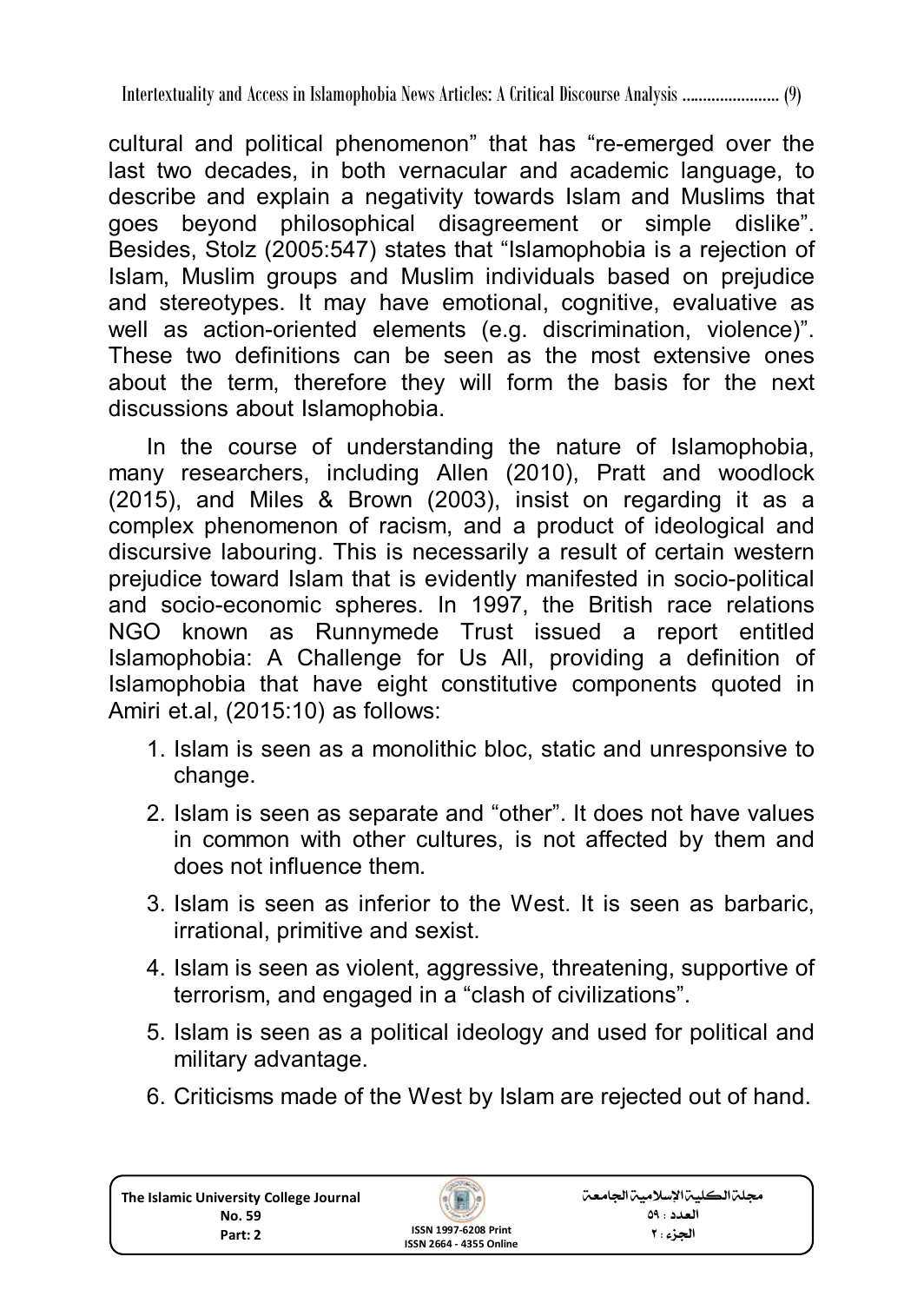(8) …………….…… Intertextuality and Access in Islamophobia News Articles: A Critical Discourse Analysis

freely. Therefore, Critical Discourse Analysis becomes an important diagnostic tool for the assessment of social and political dominance. Van Dijk (1995:85) states that access to discourse means "Who may speak or write to whom, about what, when, and in what context, or Who may participate in such communicative events in various recipient roles,". This study aims at investigating the role of strategies of access to media discourse in highlighting Islamophobia as a racist ideology and how such strategies can be used to indicate a negative and vague image of Islam and Muslims in the American public mind.

#### **1. Islamophobia: origin and definition**

Islamophobia is a neologism formed by combining 'Islamo' referring to Islam, the religion, and the Greek suffix 'phobia' which means 'fear of' and defined as "a strong unreasonable fear or hatred of a particular thing" by the Oxford Advanced Learner's Dictionary (2005). The origin of the term seems is somehow debatable. Some scholars and sociologists state that Islamophobic practices started "as early as the Crusades and later the Inquisition in Spain" (Mohideen and Mohideen,2008:76). Others trace the term back to the mid twentieth century starting up from the eruption of the Arab-Israeli struggle (Richardson,2006:103-104). Edward Said (1981), on the other hand, claims that anti-Muslim attitudes had appeared in modern age prominently only after the oil crisis in the mid-1970s and the overthrow of the American ally, the Shah of Iran, through the Islamic revolution.

However, the term Islamophobia became too popular with the publication of Islamophobia: A Challenge for Us All by the Runnymede Trust in Britain in 1997. The report presents a justification that "anti-Muslim prejudice has grown so considerably and so rapidly in recent years that a new item in the vocabulary is needed". Within this perspective, The Council of Europe defines Islamophobia as "the fear of or prejudiced viewpoint towards Islam, Muslims and matters pertaining to them". Allport (1991:12) defines prejudice as "a hostile attitude toward a person who belongs to a group, simply because he belongs to that group, and is therefore presumed to have objectionable qualities ascribed to that group". Pratt and woodlock (2015:2) see Islamophobia as a "religious,

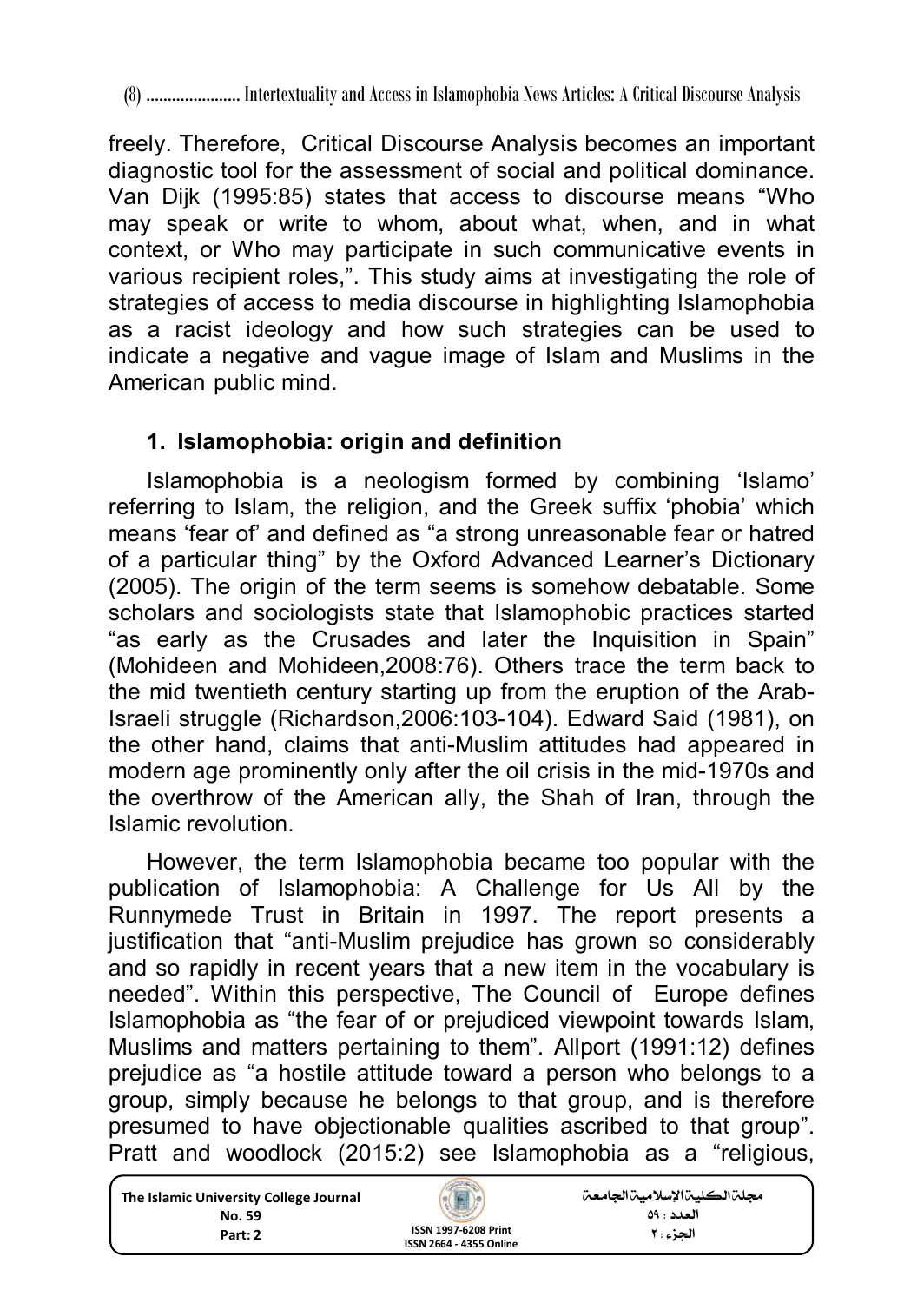Intertextuality and Access in Islamophobia News Articles: A Critical Discourse Analysis ………..………... (7)

#### **Introduction:**

Islamophobia, defined as "unreasonable fear of Islam and Muslims" (Zimmermann,2008:454), is drawing increased attention among researchers in the last decades. The use of this term represents cultural, political, and religious disputes that enfold many areas of social practices and journalism is only one of them. Schiffer and Wagner (2011:79) consider Islamophobia as a new form of racism and that its target of discrimination is not a race but a group that is perceived as religious community. The kind of racism we are talking about captures Islam as a monolith and develops stereotypes that locate all Muslims, as one community, as opposed to the West (Schneider, 2011:8). If Islamophobia is considered as a phenomenon of racism, as Miles & Brown (2003) and Allen (2010) put it, it must be a product of ideological and discursive labouring. Henceforth, Allen (2010) highlights Islamophobia as a form of ideology *per se*, that carries relations of power and inequality in verbal and non-verbal interactions that negatively evaluate Islam and Muslims.

Being mediatized through its iterative use by newspapers, radios, satellite channels as well as websites, Islamophobia started to enter discoursal fields and institutions in which language has the upper role. Likewise, the ideological configuration of Islamophobia and its capability of stereotyping views and attitudes which carry unequal relations of power make it worthy to be studied under the heading of critical discourse analysis (CDA). Within CDA, language and society are brought together in a way that discursive and social practices may uncover implicit realities about text. It is a perspective that extends language studies to new directions and pays too much attention to issues of social bias and inequality (van Dijk, 2008: 113).

Within the CDA perspective, access to discourse is seen as one form of discursive labouring through which social inequality and racist practices are reflected and (re)produced (van Dijk,1995:88). It is a mode of implicit representation for expressing control by dominant individuals, institutions and groups. In the process of discourse production that is ideologically bound, part of depicting the negative image of others is to allow them no access to that discourse. Besides, discourse access can be seen as measure of power, i,e, those who has the power can access discourse more

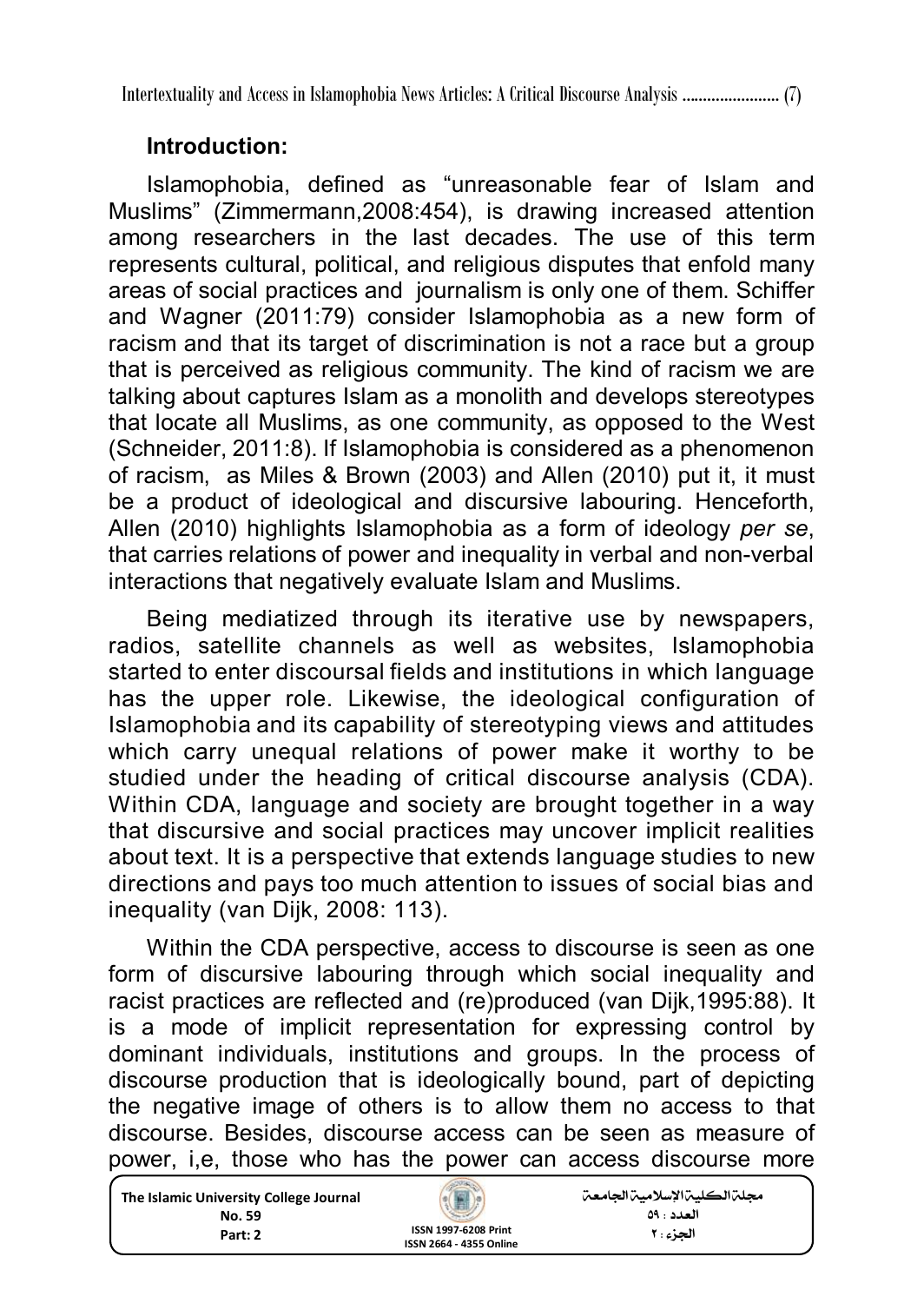(6) …………….…… Intertextuality and Access in Islamophobia News Articles: A Critical Discourse Analysis

## **Abstract:-**

This study is investigating the role of strategies of access to media discourse in highlighting Islamophobia as a racist ideology and how such strategies can be used to indicate a negative and vague image of Islam and Muslims in selected American newspapers. Through provocative and exclusionary practices motivated by the media of the conservative republican policy-makers in the U.S., Islamophobia begun to appear as a product of discursive labouring in which access and voice are hardly accessible by outsiders and designed to serve the ingroups positive representation. The study is a critical discourse analysis to (2) news articles selected randomly from two conservative American newspapers with an attempt to uncover the implicit relations of powers and the disseminated ideologies proposed by Islamophobic discourse and its strategies of access to that discourse as an implicit technique of dominance and control.

**Keywords:** CDA, Intertextuality, Islamophobia, access, media discourse, ideology.

 است اتيجيات الوصب ول إلى الخطساب الإعلامسي في إبسراز الإسسلاموفوبيا كأيديولوجيسة عنصب ية، وكيسف ممكسن استخدام هذه الاستراتيجيات للإشارة إلى صورة سلبية وغامضة للإسلام والمسلمين في صحف أمريكيـة مختـارة. ومـن خــلال الممارسات الاستفزازية والاستبعادية التي تحركها وسائل الإعلام لصانعي السياسات الجمهوريين المحافظين في الولايات المتحدة، ببدأت ظاهرة الخوف مين الإسلام تبيدو وكأنها نتاج عمل استباقى لا يمكن الوصول إليه إلا من خلال جهات خارجية، ويهدف إلى خدمسة التمثيل الإيجسابي داخسل المجموعات . الدراسة هي تحليل الخطاب النقدى لمقالتين إخباريتين مختارة عشوائيا مــن صــحيفتين أمــر يكيتين محــافظتين مــع محاولية للكشيف عين العلاقيات الضيمنية للسلطات والأيديولوجيات المنشورة التى اقترحهـــا الخطـــاب الإســــلامي، واستراتيجياتها للوصول إلى هذا الخطاب باعتبار ه تقنية ضمنية من البيمنة والسيطرة. الكلمات المفتاحية: تحليل الخطاب النقدي، التناص، الرهاب من الإسلام، الولوج،

**الملخص:۔** 

 **The Islamic University College Journal No. 59 Part: 2**



الخطاب الاعلامي، أيديولوجيا.